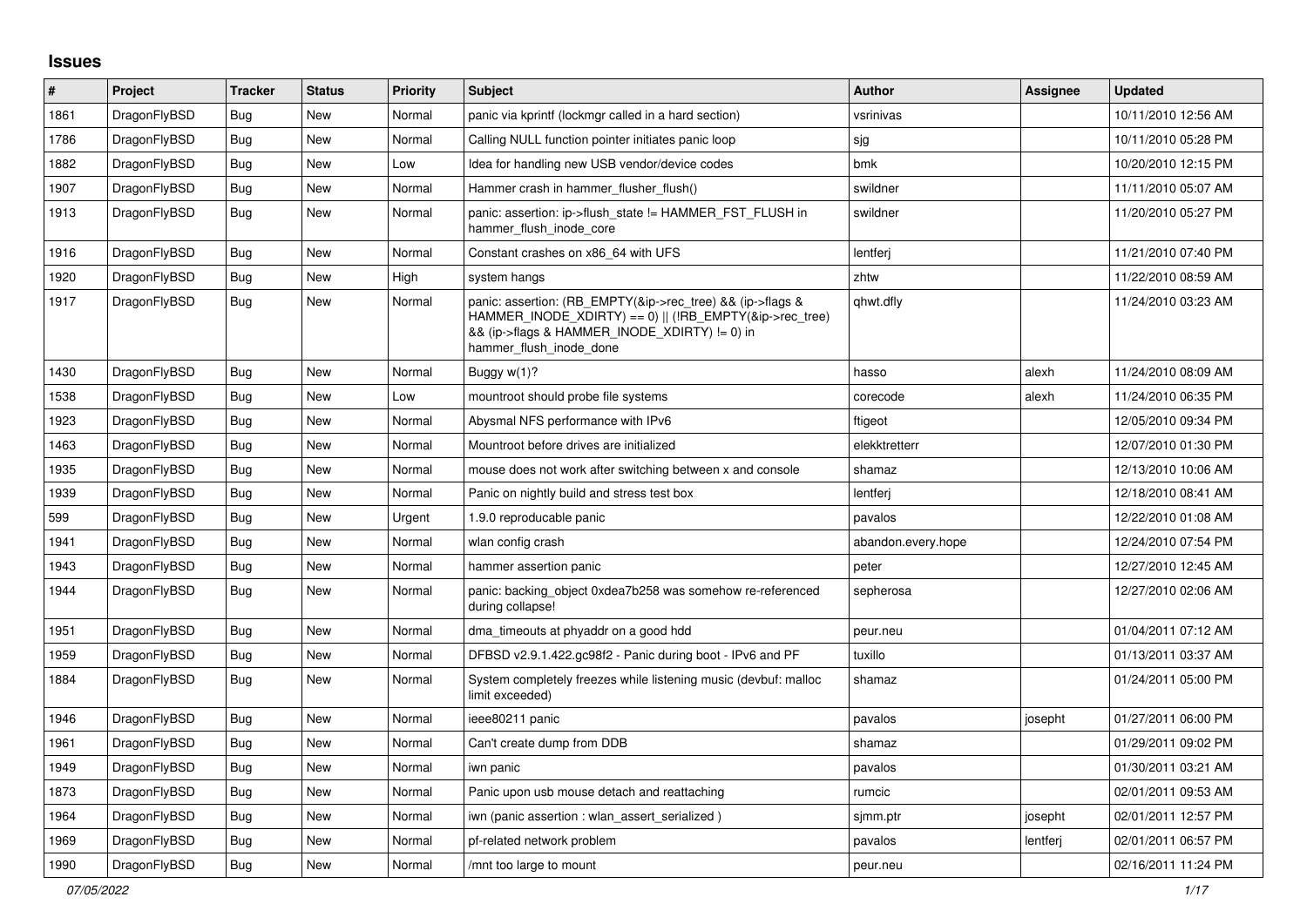| #    | Project      | <b>Tracker</b> | <b>Status</b> | <b>Priority</b> | <b>Subject</b>                                                                             | Author            | Assignee  | <b>Updated</b>      |
|------|--------------|----------------|---------------|-----------------|--------------------------------------------------------------------------------------------|-------------------|-----------|---------------------|
| 2020 | DragonFlyBSD | <b>Bug</b>     | New           | Low             | Port brcm80211 driver from Linux to DragonFly BSD                                          | studer            |           | 03/05/2011 10:54 PM |
| 2008 | DragonFlyBSD | Bug            | <b>New</b>    | Normal          | lwkt_setcpu_remote: td->td_flags 00800621 console flood                                    | pavalos           |           | 03/06/2011 09:37 PM |
| 2004 | DragonFlyBSD | Bug            | New           | Normal          | LWKT WAIT IPIQ panic                                                                       | steve             |           | 03/08/2011 05:46 PM |
| 1984 | DragonFlyBSD | Bug            | New           | Normal          | hammer mount fails after crash - HAMMER: FIFO record bad head<br>signature                 | thomas.nikolajsen |           | 03/08/2011 06:57 PM |
| 2048 | DragonFlyBSD | <b>Bug</b>     | New           | Normal          | panic: ffs sync: rofs mod                                                                  | pavalos           |           | 04/12/2011 05:45 AM |
| 2051 | DragonFlyBSD | Bug            | <b>New</b>    | Normal          | No ipv6 lan route entry created on 2.10                                                    | ftigeot           |           | 04/21/2011 10:37 AM |
| 2055 | DragonFlyBSD | <b>Bug</b>     | New           | Normal          | ssh + IPV6 + bridge => connection freezes                                                  | steve             |           | 04/24/2011 07:13 PM |
| 2052 | DragonFlyBSD | Bug            | New           | Normal          | Kernel panic: CPU APIC ID out of range                                                     | Anonymous         |           | 05/02/2011 11:06 AM |
| 1874 | DragonFlyBSD | Bug            | <b>New</b>    | Normal          | mpd listening on all IPs, accepting only on one                                            | rumcic            |           | 05/08/2011 01:01 PM |
| 2075 | DragonFlyBSD | Bug            | New           | Normal          | pflogd on x86 64                                                                           | fanch             |           | 05/16/2011 04:04 PM |
| 2072 | DragonFlyBSD | Bug            | New           | Normal          | Fatal trap 12: stopped at lwkt_send_ipiq3                                                  | rumcic            |           | 05/17/2011 04:12 AM |
| 2077 | DragonFlyBSD | Bug            | New           | Normal          | USB devices conflicting                                                                    | srussell          |           | 05/17/2011 05:12 PM |
| 2078 | DragonFlyBSD | Bug            | New           | Normal          | DFBSD i386 v2.11.0.201.g3ed2f - Panic during installworld into a<br>vn0 device             | tuxillo           |           | 05/19/2011 07:50 PM |
| 2082 | DragonFlyBSD | Bug            | New           | Normal          | dfbsd 2.10.1 amd64 - mc port build error with 'bmake bin-install'                          | sun-doctor        |           | 05/25/2011 07:18 PM |
| 2080 | DragonFlyBSD | Bug            | New           | Normal          | panic: lockmgr thrd_sleep: called from interrupt, ipi, or hard code<br>section             | rumcic            |           | 05/30/2011 05:06 PM |
| 2085 | DragonFlyBSD | Bug            | <b>New</b>    | Normal          | panic: assertion: (m->flags & PG_MAPPED) == 0 in<br>vm_page_free_toq                       | vsrinivas         |           | 06/10/2011 07:48 AM |
| 2071 | DragonFlyBSD | <b>Bug</b>     | <b>New</b>    | High            | Panic on assertion: (int)(flg->seq - seq) > 0 in hammer_flusher_flush<br>after inode error | vsrinivas         |           | 06/12/2011 07:59 AM |
| 2094 | DragonFlyBSD | Bug            | <b>New</b>    | Normal          | Segfault when gdb printing backtrace from core dump                                        | greenrd           |           | 06/25/2011 04:14 PM |
| 2095 | DragonFlyBSD | Bug            | New           | Low             | Running installer post-install: Unsupported DFUI transport "                               | greenrd           |           | 06/26/2011 09:20 AM |
| 1867 | DragonFlyBSD | Bug            | New           | Normal          | it(4) motherboard and fan problems                                                         | tuxillo           |           | 07/08/2011 10:48 AM |
| 2099 | DragonFlyBSD | Bug            | <b>New</b>    | Normal          | page fault panic in vm system                                                              | pavalos           |           | 07/10/2011 08:51 AM |
| 2104 | DragonFlyBSD | Bug            | New           | Normal          | network configuration seg. fault on install CD                                             | navratil          |           | 07/26/2011 07:55 AM |
| 2107 | DragonFlyBSD | Bug            | New           | Normal          | 2.10.1 sata dvd drive issue                                                                | ausppc            |           | 07/31/2011 08:41 PM |
| 1532 | DragonFlyBSD | <b>Bug</b>     | New           | Low             | jemalloc doesn't work on DragonFly                                                         | hasso             | sjg       | 08/02/2011 01:14 AM |
| 2113 | DragonFlyBSD | Bug            | New           | Normal          | nmalloc threaded program fork leak                                                         | vsrinivas         | vsrinivas | 08/11/2011 07:25 PM |
| 2117 | DragonFlyBSD | Bug            | New           | High            | ACPI and/or bce(4) problem with 2.11.0.673.g0d557 on HP DL380<br>G6                        | pauska            |           | 08/22/2011 10:15 AM |
| 2115 | DragonFlyBSD | <b>Bug</b>     | New           | Normal          | [msk] system freeze after receive some paquet                                              | bsdsx             |           | 08/22/2011 10:22 AM |
| 2123 | DragonFlyBSD | Bug            | New           | Normal          | hammer is losing files                                                                     | schmir            |           | 08/30/2011 07:56 PM |
| 2125 | DragonFlyBSD | Bug            | New           | Normal          | Weird garbage in dmesg                                                                     | herrgard          |           | 08/30/2011 08:04 PM |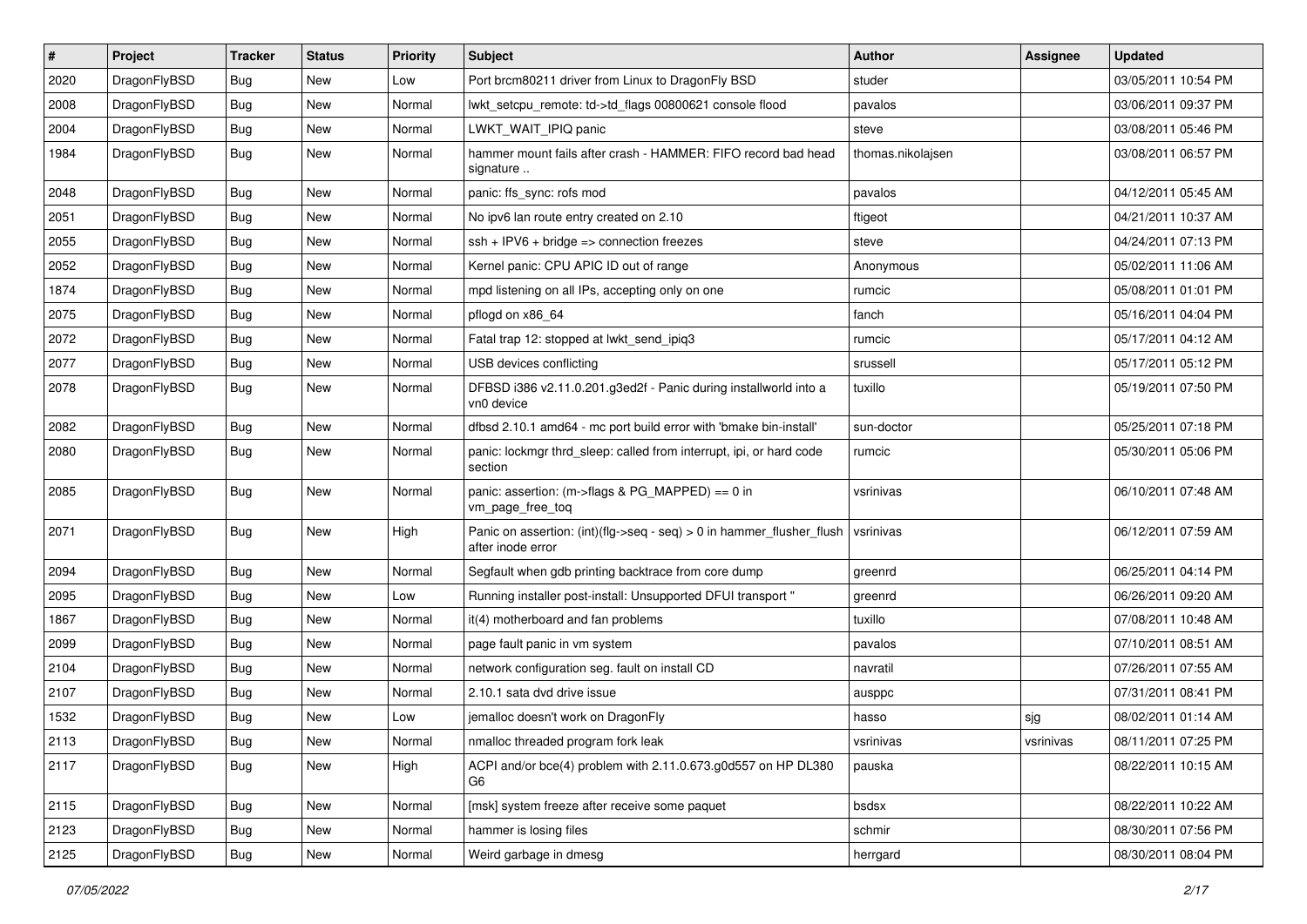| $\sharp$ | Project      | <b>Tracker</b> | <b>Status</b> | <b>Priority</b> | <b>Subject</b>                                                                                             | <b>Author</b> | <b>Assignee</b> | <b>Updated</b>      |
|----------|--------------|----------------|---------------|-----------------|------------------------------------------------------------------------------------------------------------|---------------|-----------------|---------------------|
| 2124     | DragonFlyBSD | Bug            | New           | Normal          | getty repeating too quickly on port /dev/ttyv0                                                             | sgeorge.ml    |                 | 09/01/2011 04:28 AM |
| 2129     | DragonFlyBSD | Bug            | <b>New</b>    | Normal          | DFBSD v2.11.0.661.gf9438 i386 - panic: lockmgr thrd_sleep                                                  | tuxillo       |                 | 09/05/2011 09:49 AM |
| 2138     | DragonFlyBSD | <b>Bug</b>     | New           | Normal          | > 100% CPU usage                                                                                           | robin.carey1  |                 | 09/26/2011 12:20 PM |
| 2140     | DragonFlyBSD | <b>Bug</b>     | New           | High            | hammer_io_delallocate panic with 'duplicate entry' message                                                 | ttw           |                 | 10/07/2011 12:22 PM |
| 2153     | DragonFlyBSD | Bug            | <b>New</b>    | Normal          | Too many unuseful warnings at boot                                                                         | juanfra684    |                 | 10/18/2011 10:16 PM |
| 2154     | DragonFlyBSD | <b>Bug</b>     | New           | Normal          | vkernel copyout() doesn't return EFAULT on error                                                           | vsrinivas     |                 | 10/20/2011 03:53 AM |
| 2158     | DragonFlyBSD | <b>Bug</b>     | New           | Normal          | iwn panics with assertion on boot.                                                                         | eocallaghan   |                 | 10/24/2011 04:13 PM |
| 2164     | DragonFlyBSD | <b>Bug</b>     | New           | Normal          | panic on reboot from usb.                                                                                  | eocallaghan   |                 | 10/27/2011 09:29 AM |
| 2161     | DragonFlyBSD | <b>Bug</b>     | New           | Normal          | Outdated xorg.conf file gets installed into etc and screws up mouse                                        | eocallaghan   |                 | 10/27/2011 01:51 PM |
| 2166     | DragonFlyBSD | Bug            | New           | Normal          | DFBSD v2.13.0.109.g05b9d - Strange lockups                                                                 | tuxillo       |                 | 10/29/2011 11:20 AM |
| 2045     | DragonFlyBSD | <b>Bug</b>     | New           | Normal          | ral(4): Fatal trap 12: page fault while in kernel mode (two panics)                                        | herrgard      |                 | 11/03/2011 05:34 PM |
| 2171     | DragonFlyBSD | Bug            | New           | Normal          | DFBSD v2.13.0.151.gdc8442 - panic: assertion "(*ptep &<br>$(PG_MANAGED PG_V)) == PG_V"$                    | tuxillo       |                 | 11/04/2011 05:06 PM |
| 2199     | DragonFlyBSD | Bug            | <b>New</b>    | Normal          | screen segfaults if utmpx isn't present                                                                    | pavalos       |                 | 11/15/2011 10:52 PM |
| 2210     | DragonFlyBSD | <b>Bug</b>     | <b>New</b>    | Normal          | Bugtracker cannot assign default project for new users                                                     | ahuete.devel  |                 | 11/17/2011 11:30 AM |
| 2224     | DragonFlyBSD | <b>Bug</b>     | New           | Normal          | v2.13.0.291.gaa7ec - Panic on fq while installing world                                                    | tuxillo       |                 | 11/18/2011 01:40 AM |
| 2245     | DragonFlyBSD | <b>Bug</b>     | New           | Normal          | panic: assertion "ref < &td->td_toks_end" failed in lwkt_gettoken at<br>/usr/src/sys/kern/lwkt_token.c:588 | iuanfra684    |                 | 11/22/2011 07:41 PM |
| 2248     | DragonFlyBSD | <b>Bug</b>     | <b>New</b>    | Normal          | sysctl panic                                                                                               | pavalos       |                 | 11/23/2011 06:23 PM |
| 2167     | DragonFlyBSD | <b>Bug</b>     | <b>New</b>    | Normal          | shutdown/reboot fails after uptime msg                                                                     | marino        |                 | 11/28/2011 03:01 AM |
| 2092     | DragonFlyBSD | <b>Bug</b>     | <b>New</b>    | Normal          | Panic: Bad link elm 0x next->prev != elm                                                                   | masterblaster | dillon          | 12/04/2011 12:49 PM |
| 2254     | DragonFlyBSD | <b>Bug</b>     | <b>New</b>    | Normal          | panic: assertion "ref < &td->td_toks_end" failed in lwkt_gettoken at<br>/usr/src/sys/kern/lwkt token.c:588 | eocallaghan   |                 | 12/05/2011 10:21 PM |
| 2252     | DragonFlyBSD | <b>Bug</b>     | New           | Low             | snd_hda not useable if loaded via /boot/loader.conf                                                        | xbit          | swildner        | 12/14/2011 12:23 AM |
| 2265     | DragonFlyBSD | Bug            | New           | Normal          | mbsrtowcs does not properly handle invalid mbstate t in ps                                                 | c.turner1     | swildner        | 01/10/2012 07:56 PM |
| 2141     | DragonFlyBSD | Bug            | <b>New</b>    | Urgent          | loader and/or documentation broken                                                                         | sjg           |                 | 01/20/2012 10:51 AM |
| 341      | DragonFlyBSD | Bug            | New           | Normal          | Vinum erroneously repors devices as busy                                                                   | corecode      | swildner        | 01/21/2012 04:50 AM |
| 2283     | DragonFlyBSD | Bug            | New           | Normal          | DFBSD DragonFly v2.13.0.957.g4f459 - pmap_release: page<br>should already be gone 0xc27120bc               | tuxillo       |                 | 01/23/2012 03:03 AM |
| 2292     | DragonFlyBSD | <b>Bug</b>     | New           | Normal          | re interface with jumbo frames (mtu larger than 1500) hangs after<br>some traffic                          | Anonymous     |                 | 01/31/2012 12:11 AM |
| 2306     | DragonFlyBSD | <b>Bug</b>     | New           | Normal          | a crash starts the kernel debugger in text mode, but just reboots in $X \mid p$ hma                        |               |                 | 02/11/2012 08:02 PM |
| 2308     | DragonFlyBSD | <b>Bug</b>     | New           | Normal          | System freeze when unloading snd_hda                                                                       | jaydg         |                 | 02/19/2012 07:15 AM |
| 2297     | DragonFlyBSD | <b>Bug</b>     | New           | Normal          | strange NFS (client) error messages / problems                                                             | Anonymous     |                 | 02/19/2012 02:59 PM |
| 2311     | DragonFlyBSD | <b>Bug</b>     | New           | Normal          | Xorg crash having something to do with drm                                                                 | phma          |                 | 02/22/2012 09:59 AM |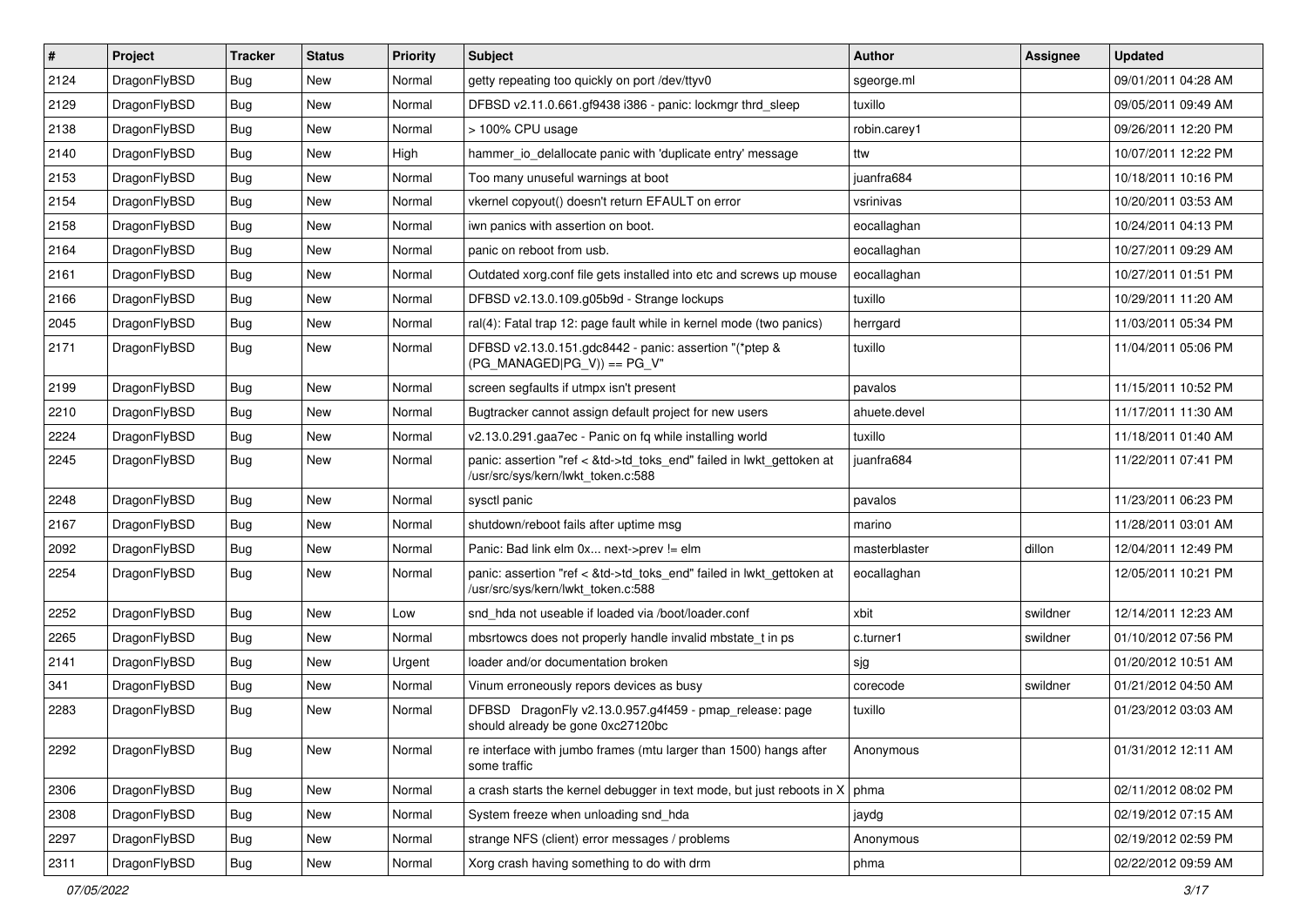| $\pmb{\#}$ | Project      | <b>Tracker</b> | <b>Status</b> | <b>Priority</b> | <b>Subject</b>                                                                                                               | <b>Author</b>     | <b>Assignee</b> | <b>Updated</b>      |
|------------|--------------|----------------|---------------|-----------------|------------------------------------------------------------------------------------------------------------------------------|-------------------|-----------------|---------------------|
| 2319       | DragonFlyBSD | Bug            | <b>New</b>    | Normal          | crypt/passwd forward compat                                                                                                  | c.turner1         |                 | 02/28/2012 12:39 PM |
| 2324       | DragonFlyBSD | Bug            | <b>New</b>    | Normal          | natacotrol support > 2TB not working even after the ftigeot patch                                                            | zenny             |                 | 03/03/2012 01:00 AM |
| 2331       | DragonFlyBSD | Bug            | New           | Normal          | reading mouse mode from unopen file descriptor hangs mouse<br>driver                                                         | phma              |                 | 03/14/2012 09:43 AM |
| 2316       | DragonFlyBSD | Bug            | New           | Normal          | Ungraceful invalid password handling for adding a new user in the<br>installer                                               | rune              |                 | 04/27/2012 11:23 PM |
| 2061       | DragonFlyBSD | Bug            | <b>New</b>    | Normal          | USB keyboard boot panic                                                                                                      | sjg               |                 | 05/04/2012 12:20 AM |
| 2371       | DragonFlyBSD | Bug            | New           | Normal          | Timezone problem with America/Sao_Paulo                                                                                      | raitech           |                 | 05/17/2012 01:42 PM |
| 2387       | DragonFlyBSD | Bug            | <b>New</b>    | Normal          | hammer ignores -t during dedup                                                                                               | phma              |                 | 06/17/2012 12:30 PM |
| 2389       | DragonFlyBSD | Bug            | <b>New</b>    | Normal          | computer crashed while listing processes                                                                                     | phma              |                 | 06/18/2012 02:49 PM |
| 2084       | DragonFlyBSD | Bug            | <b>New</b>    | Normal          | DFBSD v2.11.0.242.g4d317 - panic: zone: entry not free                                                                       | tuxillo           |                 | 07/03/2012 01:23 AM |
| 2369       | DragonFlyBSD | Bug            | New           | Normal          | panic: Bad link elm 0xffffffe07edf6068 next->prev != elm                                                                     | jaydg             |                 | 08/15/2012 03:04 AM |
| 2403       | DragonFlyBSD | Bug            | New           | Low             | newfs -E doesn't handle /dev/serno device names properly                                                                     | ftigeot           |                 | 08/17/2012 05:07 AM |
| 1714       | DragonFlyBSD | Bug            | New           | Low             | hwpmc                                                                                                                        | alexh             | swildner        | 08/18/2012 02:03 PM |
| 2412       | DragonFlyBSD | Bug            | <b>New</b>    | Normal          | wlan0 fails to get address via dhclient                                                                                      | nonsolosoft       |                 | 08/30/2012 05:55 AM |
| 2182       | DragonFlyBSD | Bug            | New           | Normal          | if msk PHY FIFO underrun/overflow                                                                                            | nonsolosoft       |                 | 09/03/2012 06:39 AM |
| 2423       | DragonFlyBSD | Bug            | <b>New</b>    | Urgent          | After multiple panics/locks, hitting KKASSERT in<br>hammer_init_cursor                                                       | rumcic            |                 | 09/18/2012 02:28 AM |
| 2421       | DragonFlyBSD | Bug            | New           | High            | Kernel panic: vm fault: page 0xc0f70000 not busy!                                                                            | lentferj          |                 | 10/03/2012 08:16 AM |
| 2430       | DragonFlyBSD | Bug            | New           | Normal          | Alternate Password Hash method                                                                                               | robin.carey1      |                 | 10/07/2012 06:28 AM |
| 1525       | DragonFlyBSD | Bug            | <b>New</b>    | Normal          | boehm-gc problems                                                                                                            | hasso             |                 | 10/13/2012 07:13 PM |
| 2434       | DragonFlyBSD | Bug            | <b>New</b>    | Normal          | BTX Halted - Boot fails on USB/GUI                                                                                           | lucmv             |                 | 10/17/2012 08:12 PM |
| 2444       | DragonFlyBSD | Bug            | <b>New</b>    | Normal          | Crash during Hammer overnight cleanup                                                                                        | justin            |                 | 11/04/2012 07:58 AM |
| 2453       | DragonFlyBSD | Bug            | New           | Normal          | panic: assertion "gd->gd_spinlocks == $0$ " failed                                                                           | Johannes.Hofmann  |                 | 11/12/2012 12:54 PM |
| 2436       | DragonFlyBSD | Bug            | New           | Normal          | panic: assertion "lp->lwp_qcpu == dd->cpuid" failed in<br>dfly_acquire_curproc                                               | thomas.nikolajsen |                 | 01/23/2013 11:07 AM |
| 2493       | DragonFlyBSD | Bug            | <b>New</b>    | Normal          | vidcontrol: invalid video mode name                                                                                          | Svarov            |                 | 01/24/2013 09:55 AM |
| 2370       | DragonFlyBSD | Bug            | New           | Normal          | panic: ffs_valloc: dup alloc                                                                                                 | marino            | vsrinivas       | 02/01/2013 09:28 AM |
| 2496       | DragonFlyBSD | <b>Bug</b>     | New           | Normal          | NTFS malloc limit exceeded                                                                                                   | plasmob           | tuxillo         | 02/19/2013 08:47 AM |
| 2520       | DragonFlyBSD | <b>Bug</b>     | New           | Normal          | panic: assertion "IS_SERIALIZED((ifp->if_serializer))" failed in<br>if default serialize assert at /usr/src/sys/net/if.c:437 | ano               |                 | 03/09/2013 12:14 AM |
| 2531       | DragonFlyBSD | <b>Bug</b>     | New           | Normal          | camcontrol fails to disable APM                                                                                              | m.lombardi85      |                 | 03/23/2013 12:28 PM |
| 2529       | DragonFlyBSD | Bug            | New           | Low             | Sundance network adapter is not detected and attached                                                                        | kworr             |                 | 03/25/2013 02:29 AM |
| 2535       | DragonFlyBSD | <b>Bug</b>     | New           | Normal          | Imap processes apparentlt blocked on disk I/O                                                                                | ftigeot           |                 | 04/02/2013 09:31 AM |
| 2136       | DragonFlyBSD | Bug            | New           | Normal          | socketpair() doesn't free file descriptors on copyout failure                                                                | vsrinivas         |                 | 04/05/2013 09:13 AM |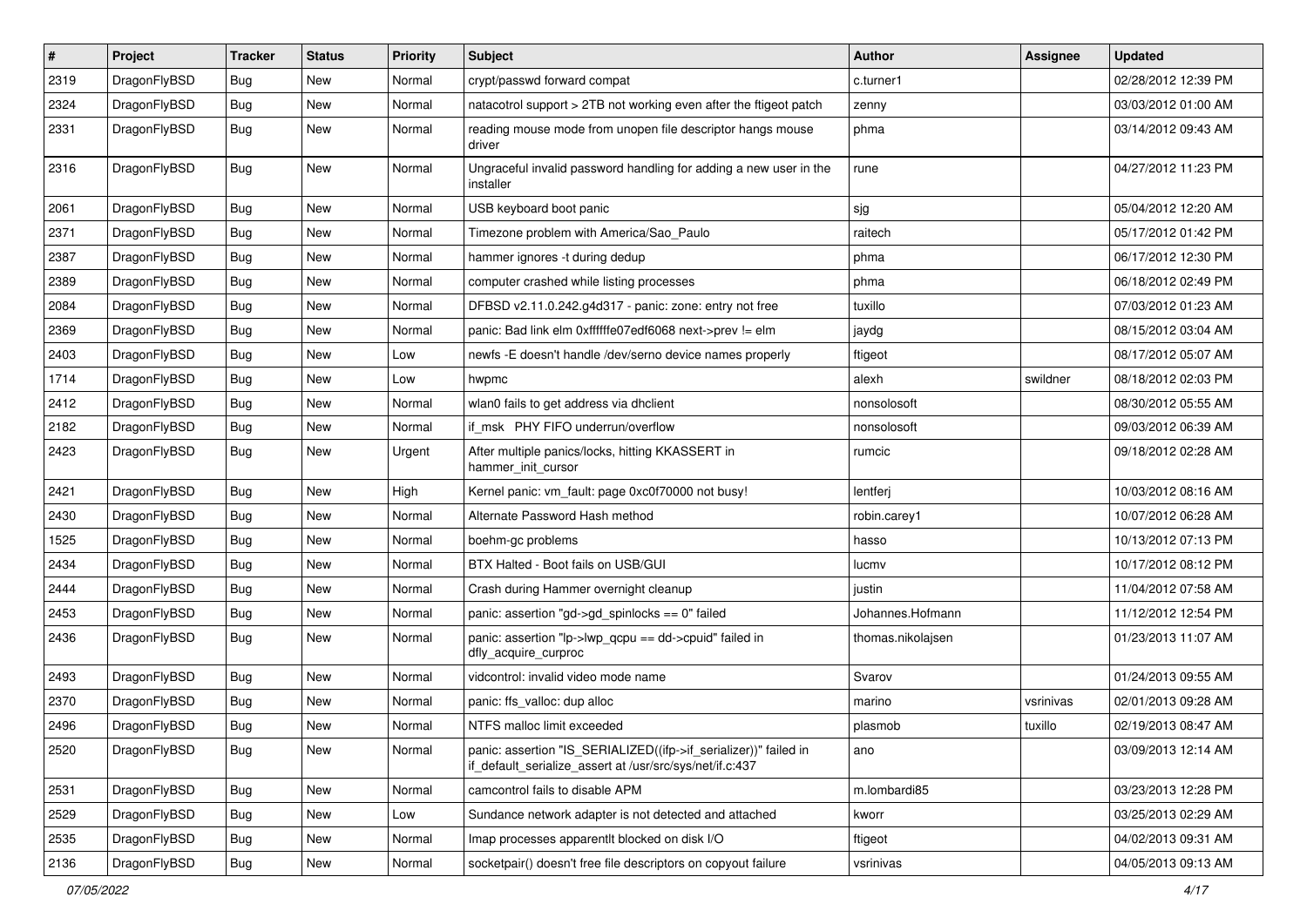| $\vert$ # | Project      | <b>Tracker</b> | <b>Status</b> | <b>Priority</b> | <b>Subject</b>                                                                                                 | <b>Author</b>     | Assignee  | <b>Updated</b>      |
|-----------|--------------|----------------|---------------|-----------------|----------------------------------------------------------------------------------------------------------------|-------------------|-----------|---------------------|
| 2547      | DragonFlyBSD | <b>Bug</b>     | <b>New</b>    | High            | crashed while doing a dry run of pkg_rolling-replace                                                           | phma              |           | 04/18/2013 10:40 PM |
| 2552      | DragonFlyBSD | Bug            | New           | Low             | hammer recovery should indicate progress                                                                       | phma              |           | 05/03/2013 12:13 AM |
| 2557      | DragonFlyBSD | Bug            | New           | Normal          | stock 3.4.1 kernel halts during booting if dm and dm target crypt<br>are loaded and RAID controller is present | phma              |           | 05/12/2013 10:38 PM |
| 2565      | DragonFlyBSD | Bug            | New           | Normal          | "ifconfig ix0 up" panic                                                                                        | Itpig402a         |           | 06/03/2013 05:46 AM |
| 2568      | DragonFlyBSD | <b>Bug</b>     | <b>New</b>    | Normal          | <b>AHCI</b> panic                                                                                              | josepht           |           | 06/07/2013 05:52 PM |
| 2577      | DragonFlyBSD | Bug            | New           | Normal          | virtio-blk iops performance is cpu limited on high end devices                                                 | gjs278            | vsrinivas | 08/01/2013 02:28 PM |
| 2569      | DragonFlyBSD | <b>Bug</b>     | <b>New</b>    | Normal          | ctime NFS                                                                                                      | ferney            |           | 08/11/2013 04:35 AM |
| 2586      | DragonFlyBSD | <b>Bug</b>     | <b>New</b>    | Normal          | pf: "modulate" state seems problematic                                                                         | srussell          |           | 09/25/2013 07:36 PM |
| 2595      | DragonFlyBSD | <b>Bug</b>     | <b>New</b>    | Normal          | DragonFly 3.4.3 crashes on SUN Blade X6250 with Qlogic ISP 2432<br>FC card                                     | Turvamies         |           | 10/07/2013 11:53 AM |
| 2598      | DragonFlyBSD | Bug            | <b>New</b>    | Normal          | i386 via USB Booting                                                                                           | mbzadegan         |           | 10/21/2013 02:28 AM |
| 2604      | DragonFlyBSD | Bug            | <b>New</b>    | Normal          | dell laptop does not boot with LATEST                                                                          | isenmann          |           | 11/20/2013 02:07 AM |
| 2609      | DragonFlyBSD | Bug            | New           | Normal          | master: panic: assertion<br>"LWKT_TOKEN_HELD_ANY(vm_object_token(object))" failed in<br>swp pager lookup       | thomas.nikolajsen |           | 11/28/2013 11:36 AM |
| 2611      | DragonFlyBSD | <b>Bug</b>     | New           | Normal          | Change in IP address results in network not working                                                            | phma              |           | 12/05/2013 07:55 PM |
| 2618      | DragonFlyBSD | Bug            | <b>New</b>    | Normal          | mouse problem on RELEASE-3 6 0                                                                                 | FilippoMo         |           | 12/20/2013 03:26 AM |
| 2620      | DragonFlyBSD | <b>Bug</b>     | <b>New</b>    | Normal          | moused problem                                                                                                 | FilippoMo         |           | 12/20/2013 10:32 AM |
| 2621      | DragonFlyBSD | Bug            | New           | Normal          | core dump using cdrom                                                                                          | nonsolosoft       |           | 12/27/2013 12:43 AM |
| 2622      | DragonFlyBSD | <b>Bug</b>     | <b>New</b>    | Normal          | VAIO FIT15E fn keys support                                                                                    | nonsolosoft       |           | 12/31/2013 01:31 AM |
| 2626      | DragonFlyBSD | <b>Bug</b>     | New           | Normal          | iwn driver drops with error: "firmware error 'iwn intr: fatal firmware<br>error"                               | rodyaj            |           | 01/09/2014 05:50 AM |
| 1193      | DragonFlyBSD | <b>Bug</b>     | <b>New</b>    | Normal          | kernel doesn't recognize cdrom drive                                                                           | nonsolosoft       |           | 01/25/2014 09:11 PM |
| 679       | DragonFlyBSD | Bug            | <b>New</b>    | Low             | Netgraph backward compatibility for old *LEN constants                                                         | nant              | nant      | 02/18/2014 05:45 AM |
| 1185      | DragonFlyBSD | <b>Bug</b>     | <b>New</b>    | High            | need a tool to merge changes into /etc                                                                         | wa1ter            |           | 02/18/2014 06:02 AM |
| 989       | DragonFlyBSD | Bug            | <b>New</b>    | Normal          | installer/fdisk trouble with wrapped values                                                                    | Discodestroyer    |           | 02/18/2014 06:27 AM |
| 1246      | DragonFlyBSD | <b>Bug</b>     | New           | Normal          | bad resolution (monitor desync) with livedvd                                                                   | Przem0l           |           | 02/18/2014 06:29 AM |
| 2645      | DragonFlyBSD | Bug            | New           | Normal          | panic with dsched fq and ioprio                                                                                | jyoung15          |           | 02/20/2014 07:29 AM |
| 2619      | DragonFlyBSD | Bug            | New           | Normal          | DragonFly 3.6 can't be installed on a 6TB volume                                                               | ftigeot           |           | 02/23/2014 11:55 PM |
| 2473      | DragonFlyBSD | Bug            | New           | Normal          | Kernel crash when trying to up the wpi0 device (Dfly<br>v3.3.0.758.g47388-DEVELOPMENT)                         | tomaz             |           | 02/24/2014 08:50 AM |
| 2657      | DragonFlyBSD | Bug            | New           | High            | Needs acl to migrate our servers                                                                               | ferney            |           | 03/31/2014 11:37 AM |
| 1695      | DragonFlyBSD | Bug            | <b>New</b>    | Normal          | NFS-related system breakdown                                                                                   | Anonymous         |           | 04/10/2014 12:35 AM |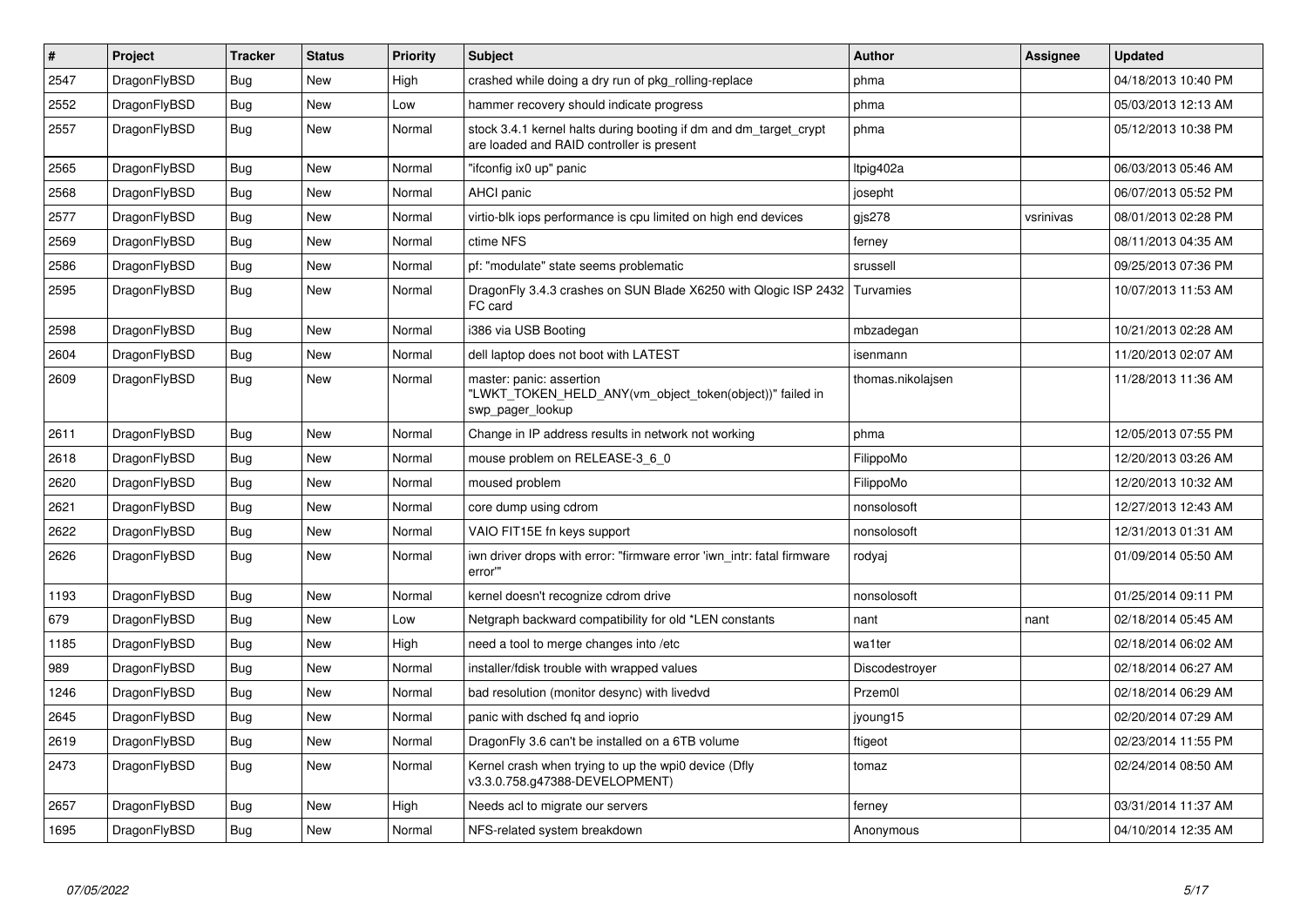| $\sharp$ | Project      | <b>Tracker</b> | <b>Status</b> | <b>Priority</b> | Subject                                                                                                                                                  | Author           | Assignee | <b>Updated</b>      |
|----------|--------------|----------------|---------------|-----------------|----------------------------------------------------------------------------------------------------------------------------------------------------------|------------------|----------|---------------------|
| 2652     | DragonFlyBSD | Bug            | <b>New</b>    | Normal          | 189a0ff3761b47  ix: Implement MSI-X support locks up Lenovo<br>S10 Intel Atom n270                                                                       | davshao          |          | 05/14/2014 01:55 AM |
| 2629     | DragonFlyBSD | Bug            | <b>New</b>    | Normal          | Replace gcc44 with llvm34, clang34, and libc++                                                                                                           | tuxillo          |          | 06/02/2014 02:30 PM |
| 2416     | DragonFlyBSD | <b>Bug</b>     | New           | Normal          | ' entry can be removed on mounted nfs filesystem                                                                                                         | ftigeot          | tuxillo  | 06/03/2014 04:40 AM |
| 2329     | DragonFlyBSD | Bug            | <b>New</b>    | Normal          | ibm x3550 & acpi                                                                                                                                         | ano              |          | 06/03/2014 11:37 AM |
| 2490     | DragonFlyBSD | <b>Bug</b>     | New           | Normal          | nmalloc should color addresses to avoid cache bank conflictsw                                                                                            | vsrinivas        |          | 06/10/2014 05:51 AM |
| 2489     | DragonFlyBSD | <b>Bug</b>     | <b>New</b>    | Normal          | nmalloc doesn't cache VA for allocations > 8KB                                                                                                           | vsrinivas        |          | 06/10/2014 05:51 AM |
| 2680     | DragonFlyBSD | <b>Bug</b>     | New           | Low             | boot0cfg update makes box unbootable                                                                                                                     | herrgard         |          | 06/10/2014 06:02 AM |
| 2687     | DragonFlyBSD | <b>Bug</b>     | New           | Normal          | natacontrol software RAID in installer                                                                                                                   | csmelosky        |          | 06/22/2014 12:03 PM |
| 2688     | DragonFlyBSD | Bug            | <b>New</b>    | Normal          | 67613368bdda7 Fix wrong checks for U4B presence Asrock Z77M<br>difficulty detecting USB keyboard                                                         | davshao          |          | 06/28/2014 07:08 PM |
| 2712     | DragonFlyBSD | Bug            | <b>New</b>    | Normal          | connect(2) returns EINVAL when retrying after ECONNREFUSED                                                                                               | jorisgio         |          | 08/14/2014 05:31 PM |
| 2738     | DragonFlyBSD | Bug            | <b>New</b>    | Normal          | Hammer: Strange behavior when trying to recover old version of<br>moved file                                                                             | roland           |          | 11/20/2014 08:02 AM |
| 2746     | DragonFlyBSD | Bug            | <b>New</b>    | Normal          | some fraction of xterms started from the xmonad window manager<br>get killed with SIGALRM                                                                | isenmann         | profmakx | 12/28/2014 02:51 AM |
| 1194     | DragonFlyBSD | Bug            | <b>New</b>    | Normal          | SCSI errors while trying to copy photos from my camera                                                                                                   | elekktretterr    |          | 01/14/2015 04:39 PM |
| 600      | DragonFlyBSD | Bug            | <b>New</b>    | Low             | /sys/libkern/karc4random                                                                                                                                 | robin carey5     | profmakx | 01/19/2015 03:07 AM |
| 1634     | DragonFlyBSD | <b>Bug</b>     | <b>New</b>    | Normal          | panic: spin_lock: 0xe4ad1320, indefinitive wait!                                                                                                         | elekktretterr    |          | 01/19/2015 03:21 AM |
| 2788     | DragonFlyBSD | <b>Bug</b>     | New           | Normal          | ioctl GSLICEINFO: Not working for vnode slice                                                                                                            | mneumann         |          | 02/12/2015 07:49 AM |
| 2799     | DragonFlyBSD | Bug            | <b>New</b>    | Normal          | Fatal trap 12 caused by moused(8) -p /dev/cual0                                                                                                          | opvalues         |          | 03/04/2015 11:01 PM |
| 2802     | DragonFlyBSD | <b>Bug</b>     | <b>New</b>    | Normal          | USB Wifi urtwn0 crash from cd boot                                                                                                                       | opvalues         |          | 03/10/2015 01:07 AM |
| 2803     | DragonFlyBSD | <b>Bug</b>     | <b>New</b>    | Normal          | HAMMER: Warning: UNDO area too small!                                                                                                                    | ftigeot          |          | 03/11/2015 03:42 PM |
| 2809     | DragonFlyBSD | <b>Bug</b>     | New           | Normal          | hammer mirror-stream                                                                                                                                     | masu             |          | 04/10/2015 12:33 AM |
| 2812     | DragonFlyBSD | <b>Bug</b>     | New           | Normal          | Panic on Intel DE3815TYKHE                                                                                                                               | tmorp            |          | 05/14/2015 03:14 PM |
| 2816     | DragonFlyBSD | Bug            | <b>New</b>    | Normal          | A multitasking process being debugged can get stuck                                                                                                      | phma             |          | 05/19/2015 03:57 AM |
| 2820     | DragonFlyBSD | <b>Bug</b>     | <b>New</b>    | Normal          | TP-Link USB Wi-Fi adapter cannot be reattached to the system                                                                                             | shamaz           |          | 05/22/2015 09:45 PM |
| 2822     | DragonFlyBSD | Bug            | <b>New</b>    | Normal          | USB 3.0 stick throws "reading primary partition table: error<br>accessing offset 000[] for 152" error, while the stick works on any<br>other OS I tested | revuwa           | profmakx | 06/29/2015 05:56 AM |
| 2840     | DragonFlyBSD | Bug            | New           | Normal          | wrong voltage is reported                                                                                                                                | yellowrabbit2010 |          | 09/11/2015 06:09 PM |
| 2835     | DragonFlyBSD | <b>Bug</b>     | New           | Normal          | /usr/include/c++/5.0/bits/c++locale.h likes<br>POSIX_C_SOURCE>=200809                                                                                    | davshao          |          | 11/18/2015 03:40 AM |
| 2857     | DragonFlyBSD | <b>Bug</b>     | New           | Normal          | hammer stalls via bitcoin-qt                                                                                                                             | tkusumi          |          | 11/30/2015 06:52 AM |
| 2858     | DragonFlyBSD | Bug            | New           | Low             | Installer "Local or UTC" question should have "No" selected by<br>default.                                                                               | cgag             |          | 12/02/2015 01:18 PM |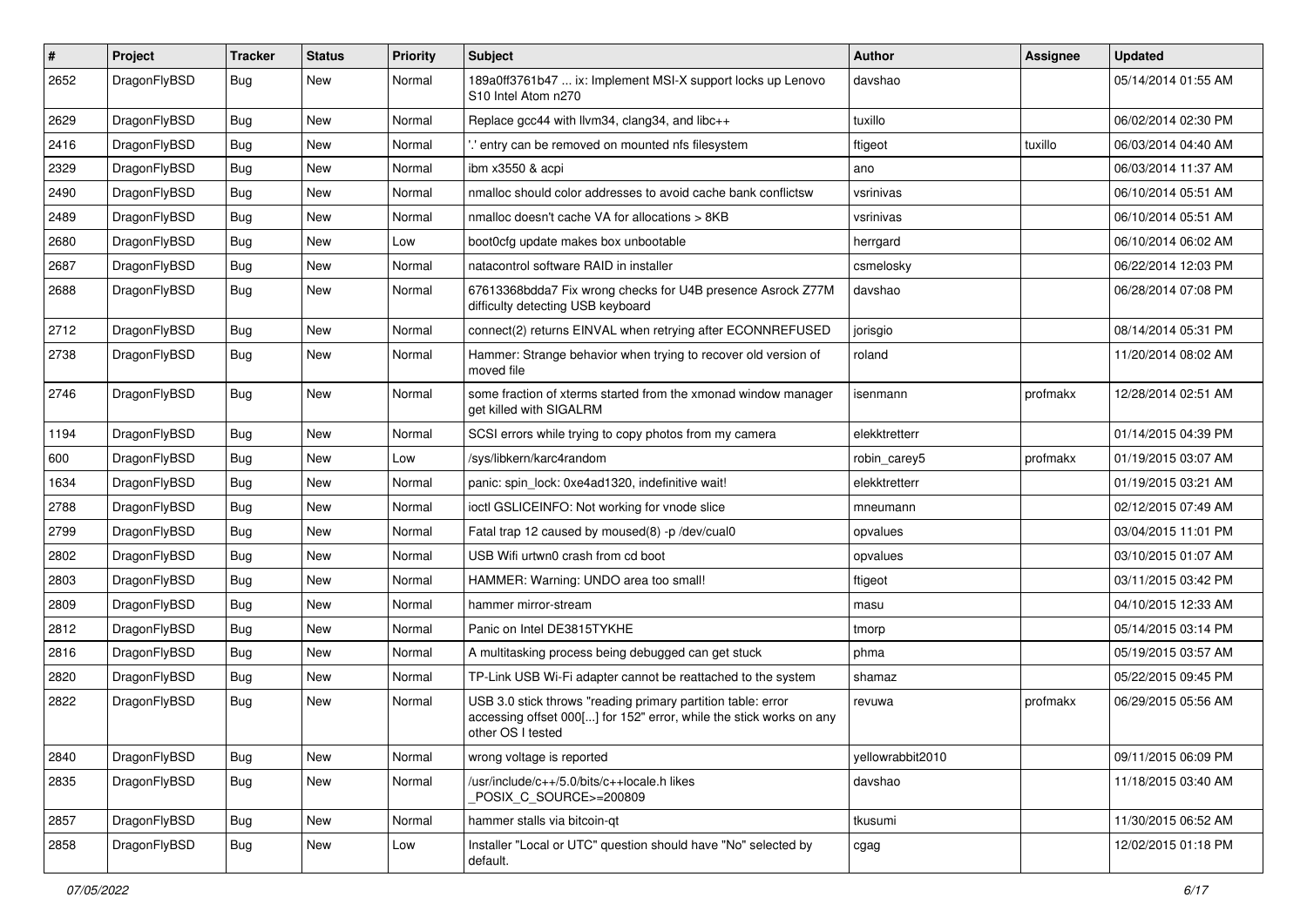| #    | Project      | <b>Tracker</b> | <b>Status</b> | <b>Priority</b> | Subject                                                                                                       | Author          | Assignee | <b>Updated</b>      |
|------|--------------|----------------|---------------|-----------------|---------------------------------------------------------------------------------------------------------------|-----------------|----------|---------------------|
| 2859 | DragonFlyBSD | <b>Bug</b>     | <b>New</b>    | Low             | Installer configuration menu always highlights "Select timezone", no<br>matter which step was last completed. | cgag            |          | 12/02/2015 01:54 PM |
| 2863 | DragonFlyBSD | <b>Bug</b>     | <b>New</b>    | Normal          | HAMMER synch tid is zero                                                                                      | shamaz          |          | 12/12/2015 11:24 PM |
| 2874 | DragonFlyBSD | <b>Bug</b>     | New           | Normal          | make world DESTDIR=/emptydir fails                                                                            | pascii          |          | 12/25/2015 07:04 AM |
| 2674 | DragonFlyBSD | <b>Bug</b>     | <b>New</b>    | Normal          | <b>GPT Support</b>                                                                                            | ftigeot         |          | 12/28/2015 02:54 PM |
| 2877 | DragonFlyBSD | <b>Bug</b>     | <b>New</b>    | Low             | sed fails when working with UTF-8 locale and non-UTF symbols                                                  | arcade@b1t.name |          | 12/30/2015 11:20 AM |
| 2881 | DragonFlyBSD | Bug            | <b>New</b>    | Normal          | Pulseaudio hangs/resets system when starting X11                                                              | mneumann        |          | 01/09/2016 03:08 AM |
| 2882 | DragonFlyBSD | <b>Bug</b>     | New           | Low             | bridge sends packets from individual interfaces                                                               | arcade@b1t.name |          | 01/09/2016 12:43 PM |
| 2870 | DragonFlyBSD | <b>Bug</b>     | New           | High            | Broken text and icons when glamor acceleration is used                                                        | 375gnu          | ftigeot  | 01/31/2016 12:13 AM |
| 2886 | DragonFlyBSD | Bug            | <b>New</b>    | Normal          | dragonfly mail agent: sending a testmail causes high system load                                              | worf            |          | 02/05/2016 05:53 AM |
| 2887 | DragonFlyBSD | <b>Bug</b>     | New           | Low             | Missing extattr_namespace_to_string and<br>extattr_string_to_namespace functions                              | rubenk          |          | 02/06/2016 05:09 AM |
| 2892 | DragonFlyBSD | Bug            | <b>New</b>    | Normal          | swap_pager:indefinite wait bufferf error                                                                      | <b>Ihmwzy</b>   |          | 02/21/2016 10:32 PM |
| 2890 | DragonFlyBSD | <b>Bug</b>     | <b>New</b>    | Normal          | not able to boot usb installer on Toshiba Chromebook 2                                                        | johnnywhishbone |          | 02/22/2016 03:42 AM |
| 2891 | DragonFlyBSD | Bug            | <b>New</b>    | Normal          | Kernel panic in IEEE802.11 related code                                                                       | shamaz          |          | 05/29/2016 05:49 PM |
| 2878 | DragonFlyBSD | Bug            | <b>New</b>    | Low             | [fix] CCVER problem when using clang and cpu extensions<br>(intrinsics)                                       | arcade@b1t.name |          | 06/24/2016 04:25 AM |
| 2924 | DragonFlyBSD | <b>Bug</b>     | <b>New</b>    | Normal          | cat -v fails to tag characters in extended table with M- prefix with<br>some locales                          | sevan           |          | 07/11/2016 07:18 AM |
| 2930 | DragonFlyBSD | Bug            | <b>New</b>    | High            | 'objcache' causes panic during 'nfs_readdir'                                                                  | tofergus        |          | 07/26/2016 01:09 PM |
| 2931 | DragonFlyBSD | <b>Bug</b>     | <b>New</b>    | Low             | 'gdb' of 'vkernel' unable to print backtrace                                                                  | tofergus        |          | 07/26/2016 01:51 PM |
| 2936 | DragonFlyBSD | <b>Bug</b>     | <b>New</b>    | Normal          | loader.efi crashes while loading kernel                                                                       | spaceille       |          | 08/20/2016 06:17 AM |
| 2915 | DragonFlyBSD | <b>Bug</b>     | <b>New</b>    | High            | Hammer mirror-copy problem                                                                                    | : dfbsd         |          | 08/25/2016 05:28 AM |
| 2526 | DragonFlyBSD | <b>Bug</b>     | <b>New</b>    | Normal          | hammer cleanup doesn't run on first day of DST                                                                | pavalos         |          | 10/18/2016 05:28 PM |
| 2970 | DragonFlyBSD | <b>Bug</b>     | New           | Normal          | kernel 4.7: "Is -I" causes panic on UDF filesystem: "bgetvp -<br>overlapping buffer"                          | peeter          |          | 12/21/2016 02:46 AM |
| 2972 | DragonFlyBSD | Bug            | <b>New</b>    | Normal          | ipfw3 "deny to me" does not work correctly                                                                    | mneumann        |          | 12/27/2016 12:11 PM |
| 2994 | DragonFlyBSD | <b>Bug</b>     | <b>New</b>    | Normal          | Intermittent boot hangs after git: hammer - HAMMER Version 7                                                  | davshao         |          | 03/30/2017 02:06 PM |
| 3006 | DragonFlyBSD | Bug            | <b>New</b>    | Normal          | boot0cfg: panic in kern_udev.c in function _udev_dict_set_cstr when<br>installing in VirtualBox               | MichiGreat      |          | 04/01/2017 02:22 PM |
| 3018 | DragonFlyBSD | <b>Bug</b>     | New           | Normal          | sys/bus/u4b/wlan/if_run.c:5464]: (style) Redundant condition                                                  | dcb             |          | 04/11/2017 11:26 AM |
| 3022 | DragonFlyBSD | Bug            | New           | Normal          | sys/dev/netif/ath/ath/if_ath.c:2142: strange bitmask?                                                         | dcb             |          | 04/11/2017 11:49 AM |
| 3024 | DragonFlyBSD | <b>Bug</b>     | New           | Low             | sys/dev/netif/wi/if_wi.c:1090]: (style) Redundant condition                                                   | dcb             |          | 04/11/2017 11:56 AM |
| 3035 | DragonFlyBSD | Bug            | New           | Normal          | panic: assertion "cpu >= 0 && cpu < ncpus" failed in netisr_cpuport<br>at /usr/src/sys/net/netisr2.h:87       | masu            |          | 05/11/2017 01:24 AM |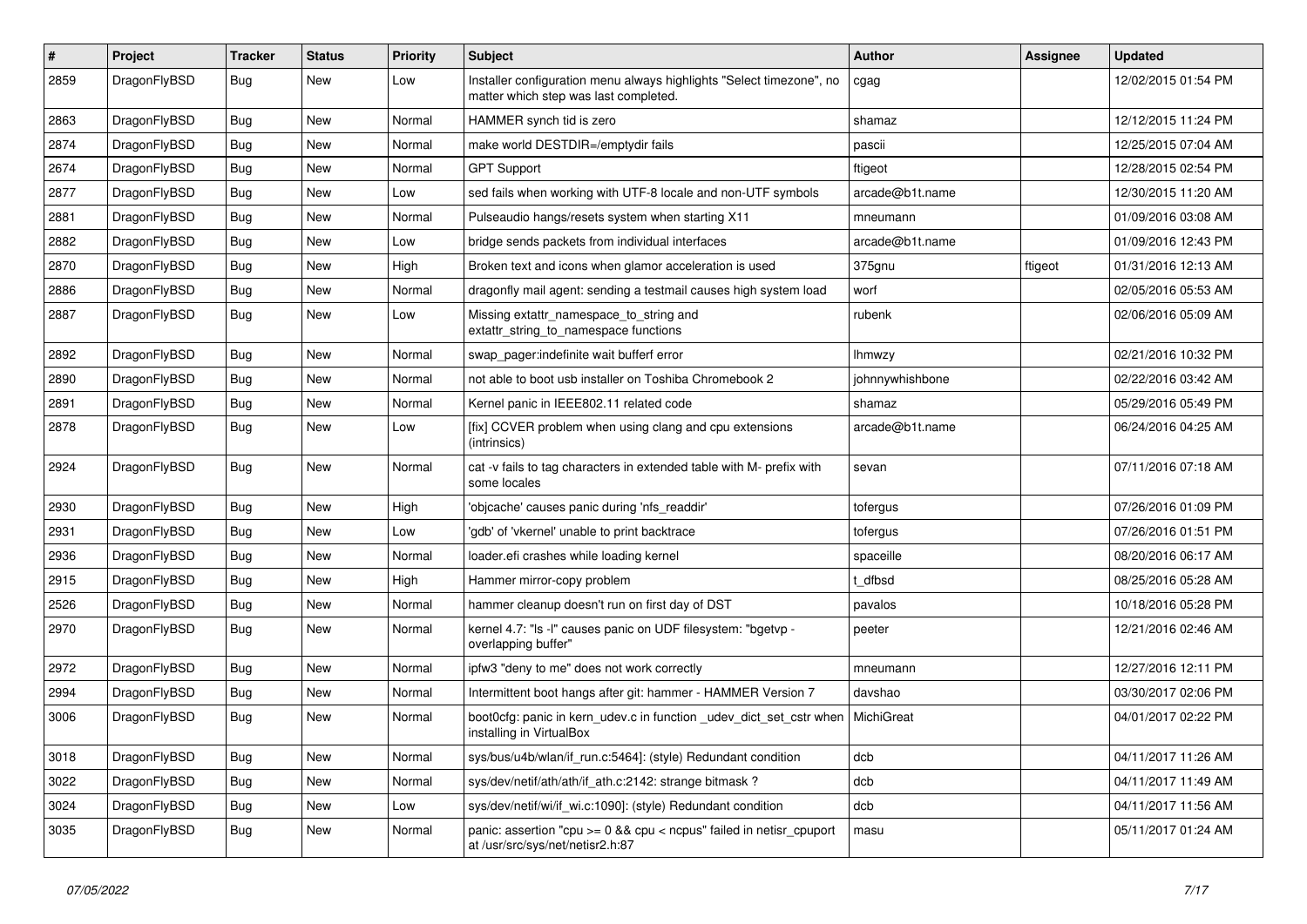| $\pmb{\#}$ | Project      | <b>Tracker</b> | <b>Status</b> | <b>Priority</b> | Subject                                                                                                                                                     | <b>Author</b>          | Assignee | <b>Updated</b>      |
|------------|--------------|----------------|---------------|-----------------|-------------------------------------------------------------------------------------------------------------------------------------------------------------|------------------------|----------|---------------------|
| 3036       | DragonFlyBSD | Bug            | New           | Normal          | panic in icmp_redirect_start() ASSERT_IN_NETISR(0)                                                                                                          | tautolog               |          | 05/11/2017 07:27 PM |
| 3049       | DragonFlyBSD | Bug            | New           | Normal          | panic DragonFly v4.8.1-RELEASE by mounting a malformed<br>msdosfs image [12.128]                                                                            | open.source@ribose.com |          | 08/14/2017 02:53 AM |
| 3051       | DragonFlyBSD | Bug            | New           | Normal          | panic DragonFly v4.8.1-RELEASE by mounting a malformed NTFS<br>image [12.000]                                                                               | open.source@ribose.com |          | 08/14/2017 03:20 AM |
| 3052       | DragonFlyBSD | Bug            | New           | Normal          | panic DragonFly v4.8.1-RELEASE by mounting a malformed NTFS<br>image [64.000]                                                                               | open.source@ribose.com |          | 08/14/2017 03:22 AM |
| 3025       | DragonFlyBSD | <b>Bug</b>     | <b>New</b>    | Normal          | sys/dev/powermng/powernow/powernow.c:284: bad comparison?                                                                                                   | dcb                    |          | 09/23/2017 07:45 AM |
| 3076       | DragonFlyBSD | Bug            | <b>New</b>    | Normal          | sys/dev/netif/ig_hal/e1000_ich8lan.c:1594: sanity checking mixup?                                                                                           | dcb                    |          | 10/11/2017 01:58 AM |
| 3110       | DragonFlyBSD | Bug            | <b>New</b>    | Normal          | crash with ipfw3 under load                                                                                                                                 | bnegre82               |          | 12/09/2017 06:22 AM |
| 3116       | DragonFlyBSD | Bug            | New           | Normal          | da0 detects on very big volume if to _remove_ usb install stick and<br>reboot on Intel NUC5PPYH                                                             | dpostolov              |          | 01/07/2018 09:40 PM |
| 3117       | DragonFlyBSD | Bug            | <b>New</b>    | Normal          | Problem with colours if "intel" video-driver used                                                                                                           | dpostolov              |          | 01/07/2018 11:35 PM |
| 3129       | DragonFlyBSD | <b>Bug</b>     | New           | High            | Kernel panic with 5.2.0 on A2SDi-4C-HLN4F                                                                                                                   | stateless              |          | 04/24/2018 12:50 AM |
| 3132       | DragonFlyBSD | Bug            | <b>New</b>    | Low             | unifdef mined                                                                                                                                               | bcallah                |          | 04/26/2018 08:34 PM |
| 3134       | DragonFlyBSD | Bug            | New           | Normal          | RFC 3021 (/31 networks) appear to be unsupported                                                                                                            | jailbird               |          | 05/16/2018 11:03 PM |
| 3139       | DragonFlyBSD | Bug            | <b>New</b>    | Normal          | USB Mouse Does Not Work in DragonflyBSD guest on VirtualBox                                                                                                 | chiguy1256             |          | 06/24/2018 10:14 PM |
| 3143       | DragonFlyBSD | Bug            | <b>New</b>    | Normal          | assertion "0" failed in hammer2 inode xop chain sync                                                                                                        | cbin                   |          | 07/18/2018 12:50 PM |
| 3120       | DragonFlyBSD | Bug            | New           | Normal          | Intel AC 8260 firmware does not load                                                                                                                        | Vintodrimmer           |          | 08/28/2018 03:30 AM |
| 2898       | DragonFlyBSD | Bug            | New           | Normal          | <b>HAMMER</b> panic                                                                                                                                         | pavalos                |          | 11/03/2018 07:05 AM |
| 2287       | DragonFlyBSD | Bug            | New           | Normal          | HAMMER(ROOT) Illegal UNDO TAIL signature at<br>300000001967c000                                                                                             | y0n3t4n1               |          | 11/07/2018 01:22 AM |
| 3157       | DragonFlyBSD | Bug            | <b>New</b>    | Normal          | TP-Link UE300 not working in 5.2-RELEASE                                                                                                                    | tuxillo                |          | 11/15/2018 02:08 PM |
| 2250       | DragonFlyBSD | Bug            | New           | Normal          | Kernel panic                                                                                                                                                | adamk                  |          | 11/23/2018 01:10 AM |
| 3141       | DragonFlyBSD | Bug            | <b>New</b>    | Normal          | dhclient blocks boot process                                                                                                                                | rowo                   |          | 12/16/2018 11:01 AM |
| 3165       | DragonFlyBSD | Bug            | <b>New</b>    | Normal          | Looping at boot time                                                                                                                                        | gop                    |          | 12/28/2018 01:04 PM |
| 3184       | DragonFlyBSD | Bug            | New           | Normal          | tsleep(9) return value when PCATCH specified                                                                                                                | tkusumi                |          | 04/03/2019 06:49 AM |
| 1850       | DragonFlyBSD | Bug            | <b>New</b>    | Normal          | volume-add on hammer root fs panic                                                                                                                          | Johannes.Hofmann       |          | 04/18/2019 04:27 AM |
| 3124       | DragonFlyBSD | Bug            | New           | High            | DragonFlyBSD 5.0.2 with Hammer2 with UEFI install doesn't boot                                                                                              | wiesl                  |          | 06/18/2019 05:07 AM |
| 3047       | DragonFlyBSD | Bug            | New           | Normal          | HAMMER critical write error                                                                                                                                 | samuel                 |          | 06/19/2019 09:50 AM |
| 3194       | DragonFlyBSD | Bug            | New           | High            | Hammer kernel crash on mirror-stream of PFS after upgrade<br>(assertion "cursor->flags &<br>HAMMER_CURSOR_ITERATE_CHECK" failed in<br>hammer_btree_iterate) | Anonymous              |          | 06/29/2019 01:32 PM |
| 3196       | DragonFlyBSD | <b>Bug</b>     | <b>New</b>    | Normal          | test issue after redmine upgrade (2)                                                                                                                        | tuxillo                |          | 07/05/2019 04:33 AM |
| 3199       | DragonFlyBSD | <b>Bug</b>     | New           | Normal          | PFS label not found panic                                                                                                                                   | tse                    |          | 08/21/2019 03:51 AM |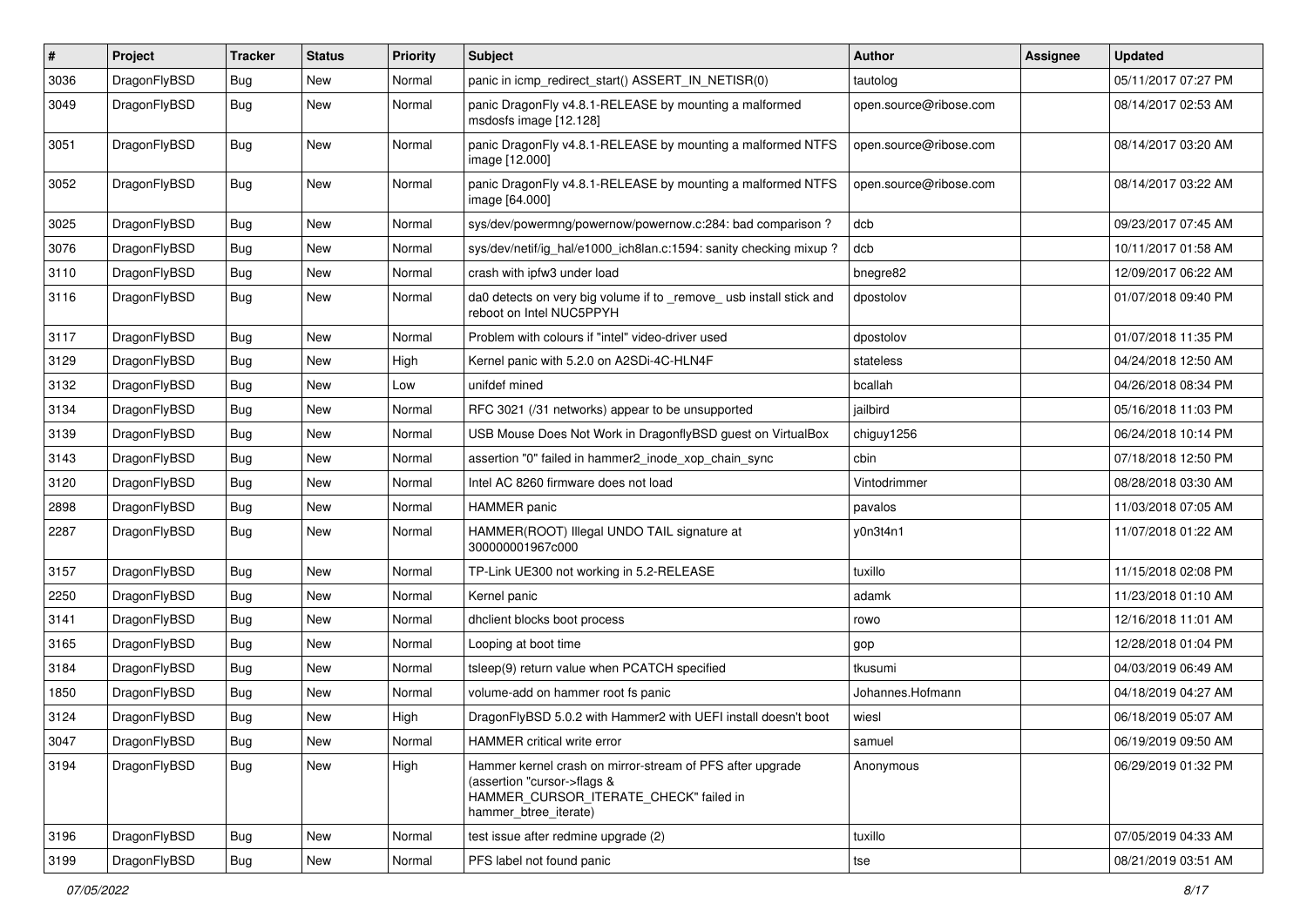| $\pmb{\#}$ | Project      | <b>Tracker</b> | <b>Status</b> | <b>Priority</b> | <b>Subject</b>                                                                               | <b>Author</b>     | <b>Assignee</b> | <b>Updated</b>      |
|------------|--------------|----------------|---------------|-----------------|----------------------------------------------------------------------------------------------|-------------------|-----------------|---------------------|
| 3209       | DragonFlyBSD | Bug            | <b>New</b>    | Normal          | svc has some minor bugs                                                                      | arcade@b1t.name   |                 | 10/24/2019 09:08 AM |
| 3215       | DragonFlyBSD | Bug            | <b>New</b>    | Normal          | Hang in tcdrain(3) after write(3)                                                            | noloader          |                 | 11/25/2019 03:08 PM |
| 3217       | DragonFlyBSD | <b>Bug</b>     | New           | Normal          | rescue tools: make install fails if rescue folder doesn't exist                              | t dfbsd           |                 | 11/27/2019 08:16 PM |
| 3218       | DragonFlyBSD | <b>Bug</b>     | New           | Normal          | Kernel panics are not sent to comconsole when booted over EFI                                | mqudsi            |                 | 12/02/2019 08:52 PM |
| 3222       | DragonFlyBSD | Bug            | New           | Normal          | gcc - undefined reference to '__atomic_load' (missing libatomic?)                            | mneumann          |                 | 02/08/2020 02:45 AM |
| 3224       | DragonFlyBSD | <b>Bug</b>     | New           | Normal          | Kernel panic when trying to ping6                                                            | zhtw              |                 | 03/08/2020 08:55 AM |
| 3225       | DragonFlyBSD | Bug            | <b>New</b>    | Normal          | nfsd freeze when using qemu                                                                  | tse               |                 | 03/17/2020 11:52 AM |
| 3219       | DragonFlyBSD | Bug            | New           | Normal          | x11/xorg port can not be build                                                               | <b>UlasSAYGIN</b> |                 | 03/31/2020 08:57 AM |
| 3231       | DragonFlyBSD | <b>Bug</b>     | New           | Normal          | wifi drops on 5.8                                                                            | tse               |                 | 04/06/2020 05:08 AM |
| 3226       | DragonFlyBSD | Bug            | <b>New</b>    | Normal          | Xorg freezes in vm: thread stuck in "objtrm1"                                                | peeter            |                 | 04/08/2020 02:10 AM |
| 3197       | DragonFlyBSD | Bug            | <b>New</b>    | Normal          | DragonFly upgrades                                                                           | tse               |                 | 04/18/2020 04:18 PM |
| 3235       | DragonFlyBSD | Bug            | New           | Normal          | Kernel panic in devfs vnops.c                                                                | mneumann          |                 | 04/28/2020 07:00 AM |
| 3238       | DragonFlyBSD | Bug            | New           | Normal          | race conditions when printing from vkernel console                                           | piecuch           |                 | 05/19/2020 02:50 PM |
| 3239       | DragonFlyBSD | Bug            | New           | Normal          | unable to SIGKILL glitched emacs                                                             | piecuch           |                 | 05/26/2020 03:30 AM |
| 3240       | DragonFlyBSD | Bug            | <b>New</b>    | High            | compile error because of openssl with /usr/dports/security/rhash for<br>mysql 8 install      | <b>UlasSAYGIN</b> |                 | 06/04/2020 08:05 AM |
| 3208       | DragonFlyBSD | <b>Bug</b>     | <b>New</b>    | Normal          | Crash related to nfsd                                                                        | tse               |                 | 06/11/2020 05:52 AM |
| 3170       | DragonFlyBSD | Bug            | New           | Normal          | repeatable nfsd crash                                                                        | tse               |                 | 06/11/2020 05:52 AM |
| 3107       | DragonFlyBSD | Bug            | New           | Low             | ACPI interrupt storm when loading i915 on Lenovo T460                                        | oyvinht           |                 | 07/15/2020 07:01 AM |
| 3245       | DragonFlyBSD | Bug            | New           | Normal          | panic: free: guard1x fail, i915 load from loader.conf                                        | polachok          |                 | 08/21/2020 10:36 AM |
| 2587       | DragonFlyBSD | Bug            | New           | Normal          | SATA DVD writer not detected by DragonFly                                                    | srussell          |                 | 09/04/2020 08:55 AM |
| 3246       | DragonFlyBSD | Bug            | New           | Normal          | HAMMER2 unable to handle ENOSPC properly                                                     | tkusumi           |                 | 09/04/2020 11:11 AM |
| 3243       | DragonFlyBSD | Bug            | New           | Normal          | SMART status not reported properly for SSD disks                                             | daftaupe          |                 | 09/09/2020 11:03 PM |
| 3247       | DragonFlyBSD | Bug            | <b>New</b>    | Normal          | Kernel panic doing nothing much                                                              | phma              |                 | 09/12/2020 11:40 PM |
| 3249       | DragonFlyBSD | Bug            | New           | Normal          | HAMMER2 fsync(2) not working properly                                                        | tkusumi           |                 | 09/21/2020 07:07 AM |
| 3252       | DragonFlyBSD | <b>Bug</b>     | New           | Normal          | tcsetattr/tcgetattr set errno incorrectly on non-TTY                                         | tonyc             |                 | 10/26/2020 09:34 PM |
| 3228       | DragonFlyBSD | <b>Bug</b>     | New           | Low             | pfi kif unref: state refcount $\leq$ 0 in dmesq                                              | justin            |                 | 03/05/2021 06:39 AM |
| 3266       | DragonFlyBSD | Bug            | New           | High            | Filesystems broken due to "KKASSERT(count &<br>TOK_COUNTMASK);"                              | tkusumi           |                 | 03/15/2021 01:21 PM |
| 1198       | DragonFlyBSD | <b>Bug</b>     | New           | High            | DDB loops panic in db read bytes                                                             | corecode          | tuxillo         | 05/11/2021 03:51 AM |
| 1440       | DragonFlyBSD | <b>Bug</b>     | New           | Normal          | ptrace/gdb doesn't work after process blocks SIGTRAP                                         | corecode          | tuxillo         | 05/11/2021 03:52 AM |
| 1442       | DragonFlyBSD | <b>Bug</b>     | New           | Normal          | blocking SIGSEGV and triggering a segment violation produces an<br>all CPU consuming process | corecode          | tuxillo         | 05/11/2021 03:52 AM |
| 1474       | DragonFlyBSD | <b>Bug</b>     | New           | Normal          | ithread 1 unexpectedly rescheduled                                                           | corecode          | tuxillo         | 05/11/2021 03:52 AM |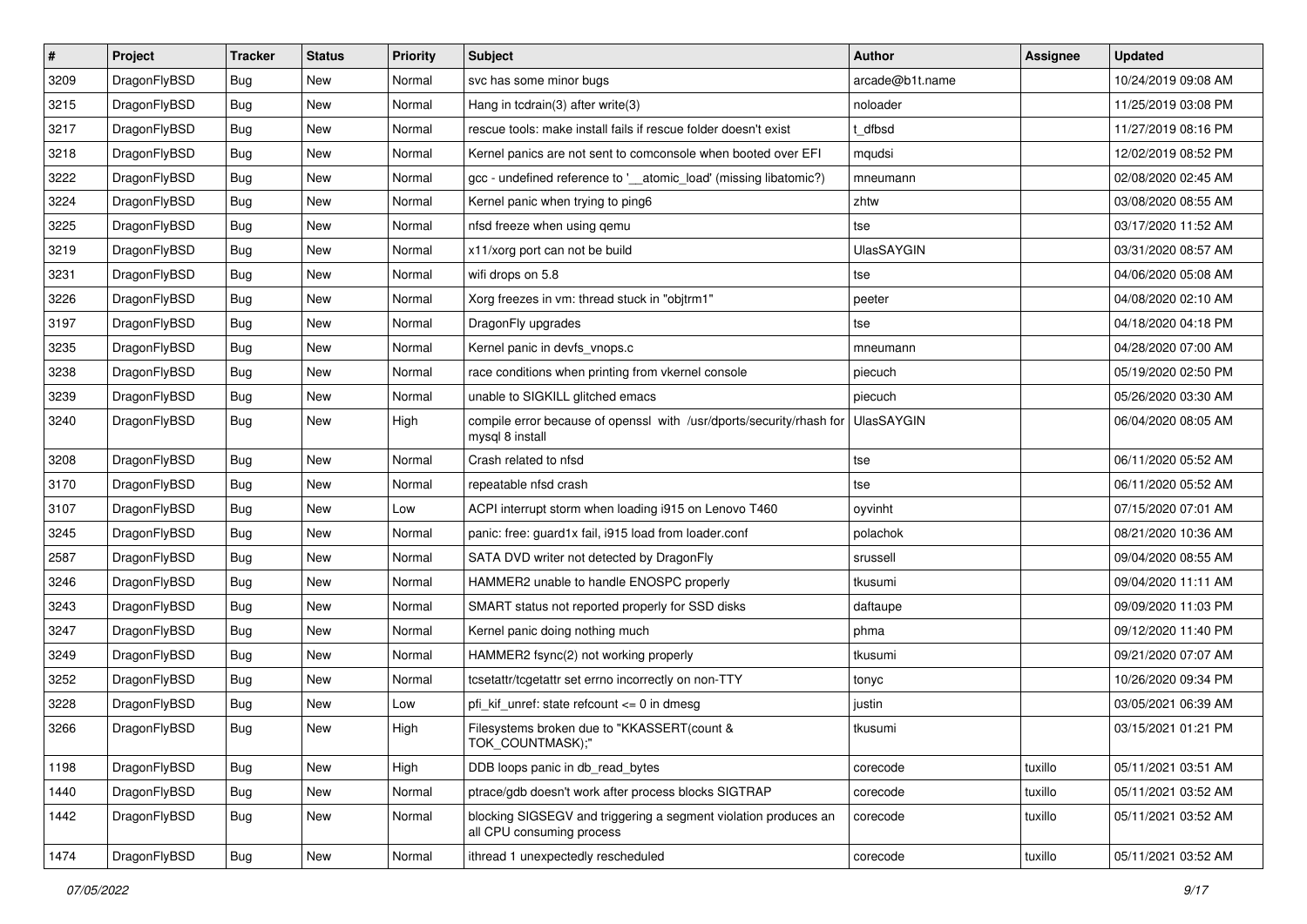| $\sharp$ | Project      | <b>Tracker</b> | <b>Status</b> | <b>Priority</b> | Subject                                                                                                              | <b>Author</b>   | Assignee  | <b>Updated</b>      |
|----------|--------------|----------------|---------------|-----------------|----------------------------------------------------------------------------------------------------------------------|-----------------|-----------|---------------------|
| 1556     | DragonFlyBSD | <b>Bug</b>     | New           | Normal          | many processes stuck in "hmrrcm", system unusable                                                                    | corecode        | tuxillo   | 05/11/2021 03:52 AM |
| 1594     | DragonFlyBSD | Bug            | New           | Normal          | Kernel panic during boot from Live CD on Dell E6400                                                                  | bodie           |           | 05/11/2021 03:54 AM |
| 2544     | DragonFlyBSD | <b>Bug</b>     | New           | Normal          | live DVD system boot (menu option 1) caused db> prompt on<br>PE1950                                                  | estrabd         |           | 05/11/2021 03:54 AM |
| 2630     | DragonFlyBSD | <b>Bug</b>     | New           | Normal          | Bring in latest iconv fixes from FreeBSD10 as well as csmapper<br>updates                                            | tuxillo         |           | 05/11/2021 03:54 AM |
| 2641     | DragonFlyBSD | <b>Bug</b>     | New           | Normal          | Panic when loading natapci as module                                                                                 | tuxillo         |           | 05/11/2021 03:54 AM |
| 2647     | DragonFlyBSD | <b>Bug</b>     | New           | Normal          | HAMMER panic on 3.6.0                                                                                                | tuxillo         |           | 05/11/2021 03:54 AM |
| 2708     | DragonFlyBSD | <b>Bug</b>     | <b>New</b>    | Normal          | unable to send TCP nor UDP on age(4) interface                                                                       | dermiste        |           | 05/11/2021 03:54 AM |
| 2067     | DragonFlyBSD | Bug            | New           | Normal          | sound/pcm: "play interrupt timeout, channel dead"                                                                    | matthiasr       |           | 05/11/2021 03:55 AM |
| 2735     | DragonFlyBSD | <b>Bug</b>     | <b>New</b>    | Urgent          | iwn panics SYSSASSERT                                                                                                | cnb             |           | 05/11/2021 03:55 AM |
| 2736     | DragonFlyBSD | <b>Bug</b>     | New           | High            | kernel panics on acpi timer probe function                                                                           | cnb             |           | 05/11/2021 03:55 AM |
| 2808     | DragonFlyBSD | Bug            | New           | Normal          | X freeze by switching between X and VT - results in black screen                                                     | lukesky333      |           | 05/11/2021 03:55 AM |
| 2825     | DragonFlyBSD | <b>Bug</b>     | New           | High            | 3x dhclient = hanging system (objcache exhausted)                                                                    | jaccovonb       | sepherosa | 05/11/2021 03:55 AM |
| 1293     | DragonFlyBSD | Bug            | New           | Normal          | 2.2.1-REL Installer Request                                                                                          | mk              | tuxillo   | 05/11/2021 04:00 AM |
| 1313     | DragonFlyBSD | Bug            | New           | Low             | Signal code in kernel needs major overhaul (signal queues,<br>si code, si addr)                                      | hasso           |           | 05/11/2021 04:00 AM |
| 2675     | DragonFlyBSD | Bug            | New           | Low             | Ultimate N WiFi Link 5300 get iwn_intr: fatal firmware error on 5GHz                                                 | revuwa          |           | 05/11/2021 04:07 AM |
| 2828     | DragonFlyBSD | <b>Bug</b>     | New           | High            | On AMD APUs and Bulldozer CPUs, the machdep.cpu_idle_hlt<br>sysctl should be 3 by default                            | vadaszi         | vadaszi   | 05/11/2021 04:07 AM |
| 2852     | DragonFlyBSD | Bug            | New           | Normal          | Hammer File System - hangs on undo during system boot / mount -<br>will not recover on DragonFlyBSD newer than 3.6.0 | abale           |           | 05/11/2021 04:07 AM |
| 3101     | DragonFlyBSD | Bug            | New           | Low             | PFI CGI install not working in dragonflybsd 5.0.1 USB install                                                        | bnegre82        |           | 05/11/2021 04:14 AM |
| 2917     | DragonFlyBSD | <b>Bug</b>     | New           | Normal          | da8: reading primary partition table: error accessing offset<br>000000000000 for 512                                 | liweitianux     |           | 05/11/2021 08:43 PM |
| 2806     | DragonFlyBSD | Bug            | New           | Normal          | failed to configure a link-local address on ath0 (errno = 22)                                                        | Chingyuan       |           | 05/25/2021 01:00 AM |
| 3281     | DragonFlyBSD | <b>Bug</b>     | <b>New</b>    | Normal          | Crash after leaving unattended for a while                                                                           | bhaible         |           | 07/10/2021 03:32 AM |
| 3284     | DragonFlyBSD | <b>Bug</b>     | New           | Normal          | Wrong towlower() result for U+038A                                                                                   | bhaible         |           | 07/10/2021 03:34 AM |
| 3283     | DragonFlyBSD | Bug            | New           | Normal          | mknodat() cannot create FIFOs                                                                                        | bhaible         |           | 07/10/2021 03:34 AM |
| 3282     | DragonFlyBSD | <b>Bug</b>     | <b>New</b>    | Normal          | unexpected errno value from fopen()                                                                                  | bhaible         |           | 07/10/2021 03:34 AM |
| 3280     | DragonFlyBSD | Bug            | New           | Normal          | KMS console and i915(4) not working in 6.0                                                                           | cmusser         |           | 07/10/2021 03:35 AM |
| 3278     | DragonFlyBSD | Bug            | New           | Normal          | Second screen image is distorted                                                                                     | arcade@b1t.name |           | 07/10/2021 03:36 AM |
| 3189     | DragonFlyBSD | <b>Bug</b>     | New           | Normal          | Allow DragonFly Mail Agent to accept an alternate config via<br>command line switch                                  | iang            |           | 08/16/2021 12:42 AM |
| 3298     | DragonFlyBSD | <b>Bug</b>     | New           | Normal          | Running "w" and having logged in via XDM through VNC, "w" prints<br>an extra error message                           | piecuch         |           | 10/25/2021 09:16 AM |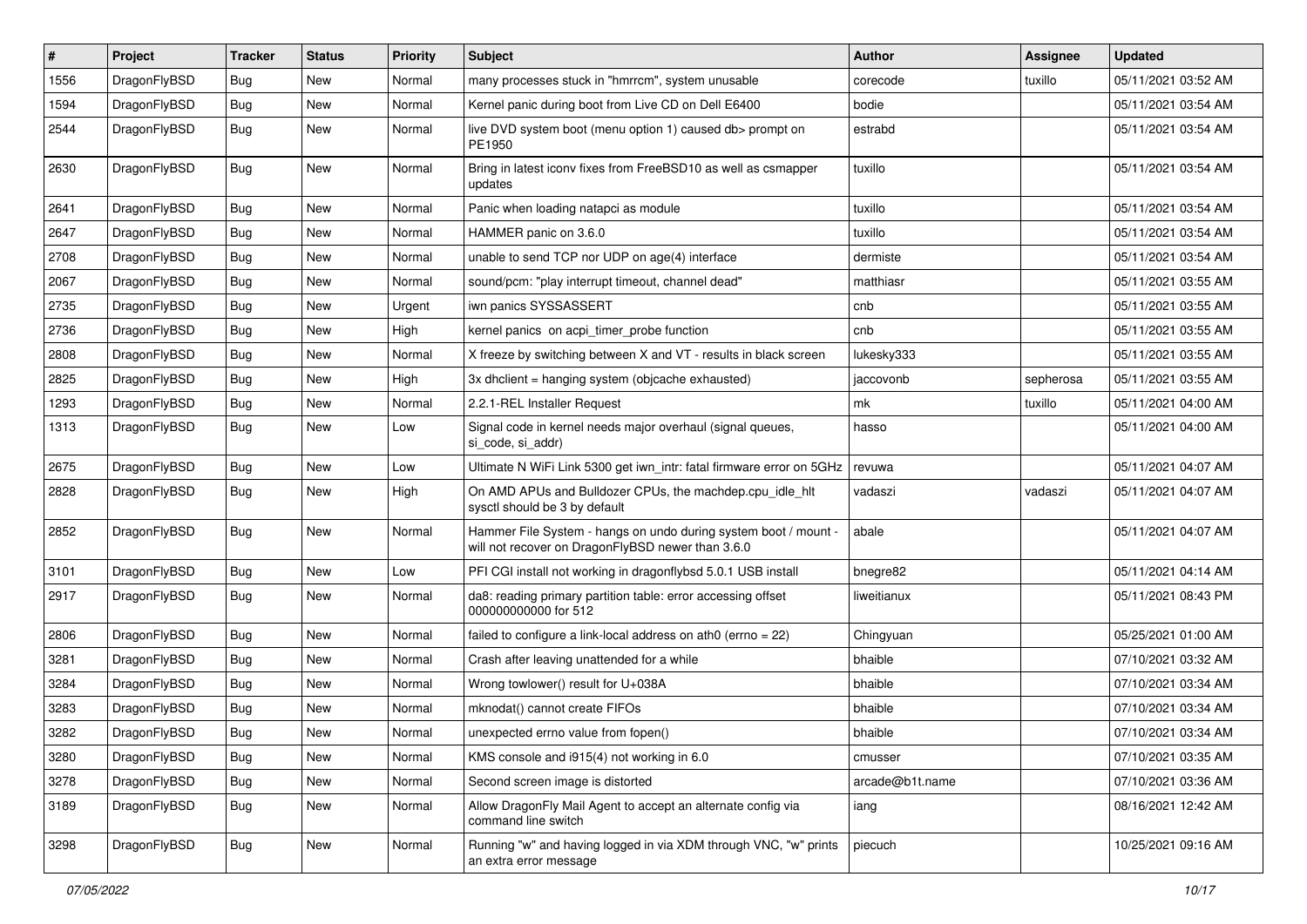| $\sharp$ | Project      | <b>Tracker</b> | <b>Status</b> | <b>Priority</b> | Subject                                                                                                   | <b>Author</b>   | Assignee | <b>Updated</b>      |
|----------|--------------|----------------|---------------|-----------------|-----------------------------------------------------------------------------------------------------------|-----------------|----------|---------------------|
| 3302     | DragonFlyBSD | <b>Bug</b>     | <b>New</b>    | Normal          | Will not boot on System76 Lemur Pro (lemp10)                                                              | piecuch         |          | 11/03/2021 10:21 AM |
| 1559     | DragonFlyBSD | <b>Bug</b>     | New           | Normal          | kernel trap                                                                                               | phma            |          | 11/27/2021 08:43 AM |
| 1947     | DragonFlyBSD | Bug            | New           | Low             | GA-880GM-UD2H (rev. 1.3) AHCI fails to detect disks at the end of<br>the RAID controller                  | eocallaghan     |          | 11/27/2021 08:46 AM |
| 3301     | DragonFlyBSD | <b>Bug</b>     | New           | Normal          | Gkrellm from the packages is not showing logged in users in main<br>window, logged in users always $== 0$ | adrian          |          | 01/08/2022 04:24 AM |
| 3300     | DragonFlyBSD | Bug            | New           | Normal          | Running Xvnc from TigerVNC package through the INETD daemon<br>in TCP WAIT mode fails hard                | adrian          |          | 01/08/2022 04:25 AM |
| 3311     | DragonFlyBSD | Bug            | <b>New</b>    | Low             | TrueCrypt support may cause kernel crash                                                                  | arcade@b1t.name |          | 04/29/2022 06:19 AM |
| 2585     | DragonFlyBSD | Bug            | New           | Normal          | Dfly 3.4.3 on ESXi 5.1, HP Smart Array P410 passthrough<br>recognised, but not functioning                | yggdrasil       | swildner | 05/09/2022 08:14 AM |
| 3029     | DragonFlyBSD | Bug            | <b>New</b>    | Normal          | Running DflyBSD 4.8 on FreeBSD bhyve as a guest                                                           | iron            |          | 05/13/2022 04:33 AM |
| 1774     | DragonFlyBSD | Bug            | <b>New</b>    | Normal          | New IP header cleanup branch available for testing                                                        | dillon          |          | 05/15/2022 10:59 AM |
| 1826     | DragonFlyBSD | Bug            | New           | Normal          | panic during boot: assertion so->so_port  in tcp_input                                                    | ftigeot         |          | 05/15/2022 11:05 AM |
| 1769     | DragonFlyBSD | Bug            | <b>New</b>    | Normal          | panic: assertion: _tp->tt_msg->tt_cpuid == mycpuid in<br>tcp_callout_active                               | pavalos         | sjg      | 05/15/2022 11:07 AM |
| 1836     | DragonFlyBSD | Bug            | <b>New</b>    | Normal          | Incorrect TCP checksum show up in tcpdump                                                                 | robgar1         |          | 05/15/2022 11:22 AM |
| 1818     | DragonFlyBSD | Bug            | New           | Normal          | panic: Bad tailq NEXT (kqueue issue ?)                                                                    | ftigeot         |          | 05/15/2022 11:40 AM |
| 1877     | DragonFlyBSD | Bug            | <b>New</b>    | Normal          | Freeze during 1st hammer cleanup after new install                                                        | elekktretterr   |          | 05/15/2022 11:43 AM |
| 1899     | DragonFlyBSD | Bug            | New           | Normal          | Keyboard doesn't work                                                                                     | fransm          |          | 05/15/2022 03:32 PM |
| 3314     | DragonFlyBSD | Bug            | <b>New</b>    | Normal          | Bring virtio_console(4) from FreeBSD                                                                      | tuxillo         | tuxillo  | 05/29/2022 08:24 AM |
| 1942     | DragonFlyBSD | Bug            | New           | Normal          | locking against myself in getcacheblk()?                                                                  | qhwt.dfly       |          | 05/31/2022 02:15 PM |
| 1982     | DragonFlyBSD | Bug            | New           | Low             | There is no linuxulator on x86-64                                                                         | herrgard        |          | 05/31/2022 02:25 PM |
| 1975     | DragonFlyBSD | Bug            | <b>New</b>    | Normal          | Applications seg fault in select() and poll()                                                             | rumcic          |          | 05/31/2022 02:58 PM |
| 2042     | DragonFlyBSD | Bug            | New           | Normal          | kernel panic, when run boot0cfg                                                                           | sepherosa       |          | 05/31/2022 03:01 PM |
| 1876     | DragonFlyBSD | Bug            | New           | Normal          | devfs in jail + logging out from console(ttyv1+) -> panic                                                 | qhwt.dfly       | tuxillo  | 05/31/2022 03:24 PM |
| 2495     | DragonFlyBSD | Bug            | New           | High            | DFBSD v3.3.0.960.g553fe7 - ocnt != 0" failed in<br>prop_object_release                                    | tuxillo         |          | 05/31/2022 04:08 PM |
| 2498     | DragonFlyBSD | Bug            | New           | Normal          | DFBSD v3.2.2-RELEASE - LIST_FIRST(&bp->b_dep) == NULL"<br>failed in vfs_vmio_release                      | tuxillo         |          | 05/31/2022 04:09 PM |
| 3313     | DragonFlyBSD | <b>Bug</b>     | New           | Normal          | Can't boot from my live USB at all. The kernel loading process<br>hangs.                                  | rempas          |          | 06/03/2022 12:16 AM |
| 2509     | DragonFlyBSD | <b>Bug</b>     | <b>New</b>    | Normal          | Redefinition of DIRBLKSIZ in restore(8)                                                                   | swildner        |          | 06/04/2022 04:40 AM |
| 3316     | DragonFlyBSD | Bug            | New           | Normal          | hammer2 dirent create() allows creating >1 dirents with the same<br>name                                  | tkusumi         |          | 06/05/2022 12:35 PM |
| 731      | DragonFlyBSD | <b>Bug</b>     | New           | Normal          | system freeze on "slice too large"                                                                        | corecode        | tuxillo  | 06/25/2022 04:01 AM |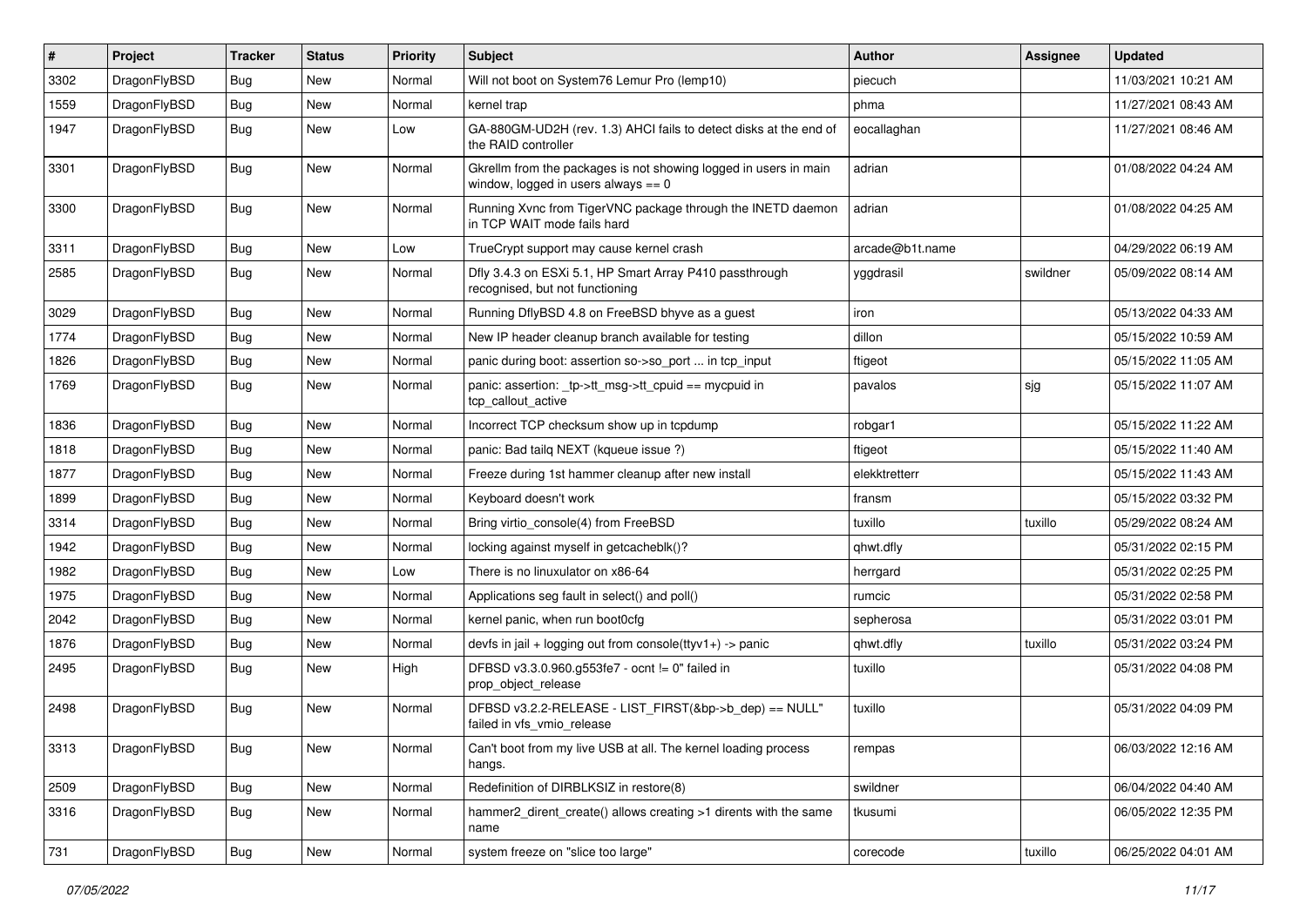| #    | Project      | <b>Tracker</b> | <b>Status</b> | <b>Priority</b> | <b>Subject</b>                                                                                         | <b>Author</b>     | <b>Assignee</b> | <b>Updated</b>      |
|------|--------------|----------------|---------------|-----------------|--------------------------------------------------------------------------------------------------------|-------------------|-----------------|---------------------|
| 3319 | DragonFlyBSD | <b>Bug</b>     | <b>New</b>    | Normal          | setproctitle() calls can change effect of later setproctitle() calls                                   | tonyc             |                 | 06/29/2022 06:10 PM |
| 2282 | DragonFlyBSD | <b>Bug</b>     | In Progress   | Normal          | gdb segfaults with certain corefiles                                                                   | tuxillo           |                 | 01/18/2012 04:40 PM |
| 1669 | DragonFlyBSD | <b>Bug</b>     | In Progress   | Normal          | Drive wont open using button                                                                           | elekktretterr     |                 | 02/29/2012 12:05 PM |
| 2345 | DragonFlyBSD | <b>Bug</b>     | In Progress   | Normal          | DFBSD v3.1.0.457.gd679f - NFS panic on diskless station                                                | tuxillo           |                 | 04/07/2012 05:22 PM |
| 2351 | DragonFlyBSD | <b>Bug</b>     | In Progress   | Normal          | DFBSD v3.1.0.579.g44ccf - Stuck during startup, random freezes                                         | tuxillo           |                 | 04/24/2012 08:21 AM |
| 2296 | DragonFlyBSD | <b>Bug</b>     | In Progress   | High            | panic: assertion "m->wire count > 0" failed                                                            | thomas.nikolajsen |                 | 08/30/2012 06:09 AM |
| 2353 | DragonFlyBSD | Bug            | In Progress   | Normal          | panic: assertion "gd->gd_spinlocks_wr == 0" failed in<br>bsd4_schedulerclock                           | jaydg             | alexh           | 11/28/2012 01:57 AM |
| 2499 | DragonFlyBSD | <b>Bug</b>     | In Progress   | Urgent          | DRAGONFLY_3_2 lockd not responding correctly                                                           | Nerzhul           |                 | 01/22/2013 12:47 PM |
| 331  | DragonFlyBSD | <b>Bug</b>     | In Progress   | Normal          | ftpsesame (aka Bridging S01E03)                                                                        | bastyaelvtars     |                 | 03/09/2013 12:28 PM |
| 725  | DragonFlyBSD | <b>Bug</b>     | In Progress   | Low             | 'make distribution' fails w/'ro' /usr/obj                                                              | c.turner          |                 | 03/09/2013 01:01 PM |
| 1502 | DragonFlyBSD | Bug            | In Progress   | Normal          | Lock while deleting files from nohistory HAMMER directories                                            | hasso             |                 | 03/10/2013 04:28 AM |
| 2549 | DragonFlyBSD | <b>Bug</b>     | In Progress   | Normal          | netgraph7: Kernel page fault.                                                                          | russiane39        | nant            | 05/10/2013 11:20 PM |
| 1302 | DragonFlyBSD | <b>Bug</b>     | In Progress   | Normal          | Checkpoint regression?                                                                                 | sjg               | sjg             | 07/10/2013 05:22 PM |
| 2731 | DragonFlyBSD | Bug            | In Progress   | Normal          | Screen full of random colors when starting Xorg with Intel Haswell<br>HD Graphics P4600                | ikatzmaier        |                 | 11/12/2014 04:08 PM |
| 2391 | DragonFlyBSD | <b>Bug</b>     | In Progress   | Normal          | System lock with ahci and acpi enabled on ATI RS690 chipset with<br>SMB600 sata controller             | jorisgio          | vadaszi         | 06/03/2015 03:51 PM |
| 2819 | DragonFlyBSD | <b>Bug</b>     | In Progress   | Normal          | Random micro system freezes after a week of uptime                                                     | ftigeot           | dillon          | 08/16/2015 08:46 PM |
| 1307 | DragonFlyBSD | Bug            | In Progress   | Normal          | hammer tid -2 shows unexpected result                                                                  | corecode          |                 | 10/18/2016 05:29 PM |
| 3021 | DragonFlyBSD | <b>Bug</b>     | In Progress   | Normal          | sys/dev/drm/i915/i915_gem_stolen.c:115]: (error) Signed integer<br>overflow for expression '65535<<20' | dcb               |                 | 04/11/2017 12:46 PM |
| 3011 | DragonFlyBSD | Bug            | In Progress   | Normal          | dragonfly/sys/dev/netif/re/re.c: suspicious code ?                                                     | dcb               |                 | 07/29/2017 01:26 AM |
| 3111 | DragonFlyBSD | <b>Bug</b>     | In Progress   | High            | Mouse lags every second heavily under X11                                                              | mneumann          |                 | 12/12/2017 09:46 PM |
| 1390 | DragonFlyBSD | <b>Bug</b>     | In Progress   | Normal          | Use id_t type for {get,set}priority()                                                                  | Anonymous         | tuxillo         | 07/05/2019 02:18 AM |
| 2358 | DragonFlyBSD | <b>Bug</b>     | In Progress   | Normal          | DFBSD v3.0.2.32.g928ca - panic: hammer: insufficient undo FIFO<br>space!                               | tuxillo           | tuxillo         | 05/10/2021 02:50 AM |
| 781  | DragonFlyBSD | Bug            | In Progress   | Normal          | fdisk uses wrong geometry on usb flash drives                                                          | corecode          | tuxillo         | 05/11/2021 03:50 AM |
| 884  | DragonFlyBSD | <b>Bug</b>     | In Progress   | High            | Performance/memory problems under filesystem IO load                                                   | hasso             |                 | 05/11/2021 03:50 AM |
| 1030 | DragonFlyBSD | <b>Bug</b>     | In Progress   | Normal          | msdosfs umount panic                                                                                   | corecode          | tuxillo         | 05/11/2021 03:51 AM |
| 1368 | DragonFlyBSD | Bug            | In Progress   | Normal          | suspend signal race?                                                                                   | qhwt+dfly         |                 | 05/11/2021 03:51 AM |
| 1469 | DragonFlyBSD | <b>Bug</b>     | In Progress   | Normal          | Hammer history security concern                                                                        | corecode          | tuxillo         | 05/11/2021 03:52 AM |
| 1475 | DragonFlyBSD | <b>Bug</b>     | In Progress   | Normal          | kernel blocks with low memory and syscons setting a high res mode<br>scrollback                        | corecode          | tuxillo         | 05/11/2021 03:52 AM |
| 1528 | DragonFlyBSD | Bug            | In Progress   | Normal          | ktrace does not show proper return values for pipe(2)                                                  | corecode          | tuxillo         | 05/11/2021 03:52 AM |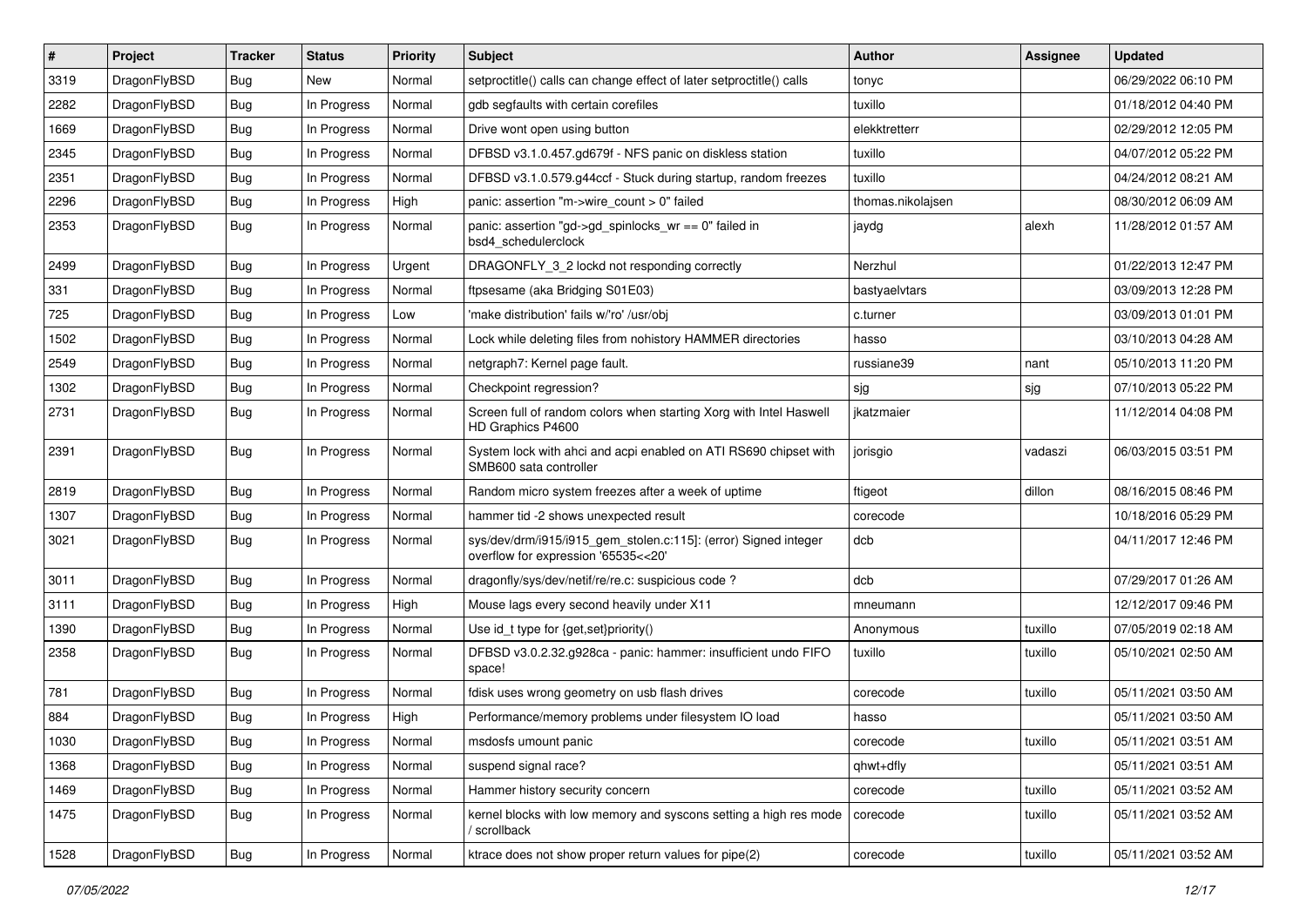| #    | Project      | <b>Tracker</b> | <b>Status</b> | <b>Priority</b> | <b>Subject</b>                                                                                            | <b>Author</b>      | <b>Assignee</b> | <b>Updated</b>      |
|------|--------------|----------------|---------------|-----------------|-----------------------------------------------------------------------------------------------------------|--------------------|-----------------|---------------------|
| 1547 | DragonFlyBSD | Bug            | In Progress   | Normal          | disklabel64 automatic sizing                                                                              | corecode           | tuxillo         | 05/11/2021 03:52 AM |
| 1583 | DragonFlyBSD | <b>Bug</b>     | In Progress   | Normal          | panic: assertion: cursor->trans->sync_lock_refs > 0 in<br>hammer_recover_cursor                           | corecode           | tuxillo         | 05/11/2021 03:53 AM |
| 1584 | DragonFlyBSD | Bug            | In Progress   | Normal          | can't use ssh from jail: debug1: read_passphrase: can't open<br>/dev/tty: Device busy                     | corecode           | tuxillo         | 05/11/2021 03:53 AM |
| 604  | DragonFlyBSD | <b>Bug</b>     | In Progress   | Normal          | 1.8.1-RELEASE - clock runs fast on mainboard ASUS P5A-B                                                   | veti               |                 | 05/11/2021 03:55 AM |
| 998  | DragonFlyBSD | Bug            | In Progress   | Normal          | Unconfiguring a vn while it is mounted                                                                    | rumcic             | tuxillo         | 05/11/2021 04:00 AM |
| 1148 | DragonFlyBSD | Bug            | In Progress   | Low             | BCM4311 wireless network adapter detected but not functional                                              | archimedes.gaviola |                 | 05/11/2021 04:00 AM |
| 1181 | DragonFlyBSD | Bug            | In Progress   | Normal          | ACX111 panic                                                                                              | elekktretterr      |                 | 05/11/2021 04:00 AM |
| 1218 | DragonFlyBSD | Bug            | In Progress   | Normal          | panic: assertion: $error == 0$ in hammer start transaction                                                | rumcic             |                 | 05/11/2021 04:00 AM |
| 1336 | DragonFlyBSD | Bug            | In Progress   | Normal          | Still looking for reports of missed directory entries w/ HAMMER                                           | dillon             |                 | 05/11/2021 04:00 AM |
| 168  | DragonFlyBSD | Bug            | In Progress   | Normal          | Livelocked limit engaged while trying to setup IPW wireless                                               | mschacht           | sepherosa       | 05/11/2021 04:05 AM |
| 1744 | DragonFlyBSD | <b>Bug</b>     | In Progress   | Normal          | HAMMER fsstress panic in hammer_setup_child_callback                                                      | vsrinivas          |                 | 05/11/2021 04:05 AM |
| 1749 | DragonFlyBSD | Bug            | In Progress   | Normal          | HAMMER fsstress panic in hammer_flush_inode_core<br>'ip->flush_state != HAMMER_FST_FLUSH'                 | vsrinivas          |                 | 05/11/2021 04:06 AM |
| 2013 | DragonFlyBSD | <b>Bug</b>     | In Progress   | Normal          | oversized DMA request loop                                                                                | josepht            |                 | 05/11/2021 04:06 AM |
| 2631 | DragonFlyBSD | Bug            | In Progress   | Low             | Verify library versioning current with full package build and switch it<br>on (after publishing packages) | tuxillo            |                 | 05/11/2021 04:06 AM |
| 2414 | DragonFlyBSD | <b>Bug</b>     | In Progress   | Normal          | Lenovo S10 acpi freeze (not new)                                                                          | davshao            |                 | 05/11/2021 04:13 AM |
| 3089 | DragonFlyBSD | Bug            | In Progress   | Normal          | vtnet(4) - disable TCP checksum offload by default                                                        | jlane              | vadaszi         | 05/11/2021 04:14 AM |
| 3113 | DragonFlyBSD | Bug            | In Progress   | Urgent          | Booting vKernel fails due being out of swap space                                                         | tcullen            |                 | 05/11/2021 04:14 AM |
| 3269 | DragonFlyBSD | Bug            | In Progress   | Normal          | Is double-buffer'd buf still required by HAMMER2?                                                         | tkusumi            |                 | 05/12/2021 04:09 PM |
| 3295 | DragonFlyBSD | Bug            | In Progress   | Normal          | Adapt devel/libvirt for nvmm                                                                              | tuxillo            | tuxillo         | 11/03/2021 04:56 PM |
| 3299 | DragonFlyBSD | Bug            | In Progress   | Normal          | DragonFlyBSD reports utterly wrong uptime (most of the time, right<br>after booting in)                   | adrian             |                 | 11/11/2021 01:43 PM |
| 2797 | DragonFlyBSD | Bug            | In Progress   | Low             | vkernels with & without machdep.pmap_mmu_optimize                                                         | vellowrabbit2010   |                 | 11/27/2021 08:06 AM |
| 1661 | DragonFlyBSD | Bug            | In Progress   | Normal          | panic on password entry mount smb filesystem                                                              | vsrinivas          |                 | 11/27/2021 08:29 AM |
| 1819 | DragonFlyBSD | Bug            | In Progress   | Low             | truss - Major revamping task list                                                                         | tuxillo            | tuxillo         | 11/27/2021 08:45 AM |
| 3310 | DragonFlyBSD | Bug            | In Progress   | Normal          | NVMM+QEMU fail to boot with UEFI: Mem Assist Failed<br>[gpa=0xfffffff0]                                   | liweitianux        |                 | 01/11/2022 03:22 PM |
| 3028 | DragonFlyBSD | Bug            | In Progress   | Normal          | installer: confusion of set/get disk encryption passphrase dialogs                                        | liweitianux        | tuxillo         | 06/03/2022 05:13 PM |
| 2360 | DragonFlyBSD | <b>Bug</b>     | In Progress   | Normal          | Wishlist: virtio driver import                                                                            | vsrinivas          |                 | 06/04/2022 04:16 AM |
| 3317 | DragonFlyBSD | <b>Bug</b>     | In Progress   | Normal          | Network vtnet0 not working on Hetzner cloud                                                               | mneumann           |                 | 06/18/2022 03:55 AM |
| 1921 | DragonFlyBSD | <b>Bug</b>     | In Progress   | Normal          | we miss mlockall                                                                                          | alexh              | tuxillo         | 06/18/2022 04:08 AM |
| 3318 | DragonFlyBSD | Bug            | In Progress   | Normal          | Segmenation fault when a process resumed with checkpt exits                                               | zabolekar          | tuxillo         | 06/18/2022 08:24 AM |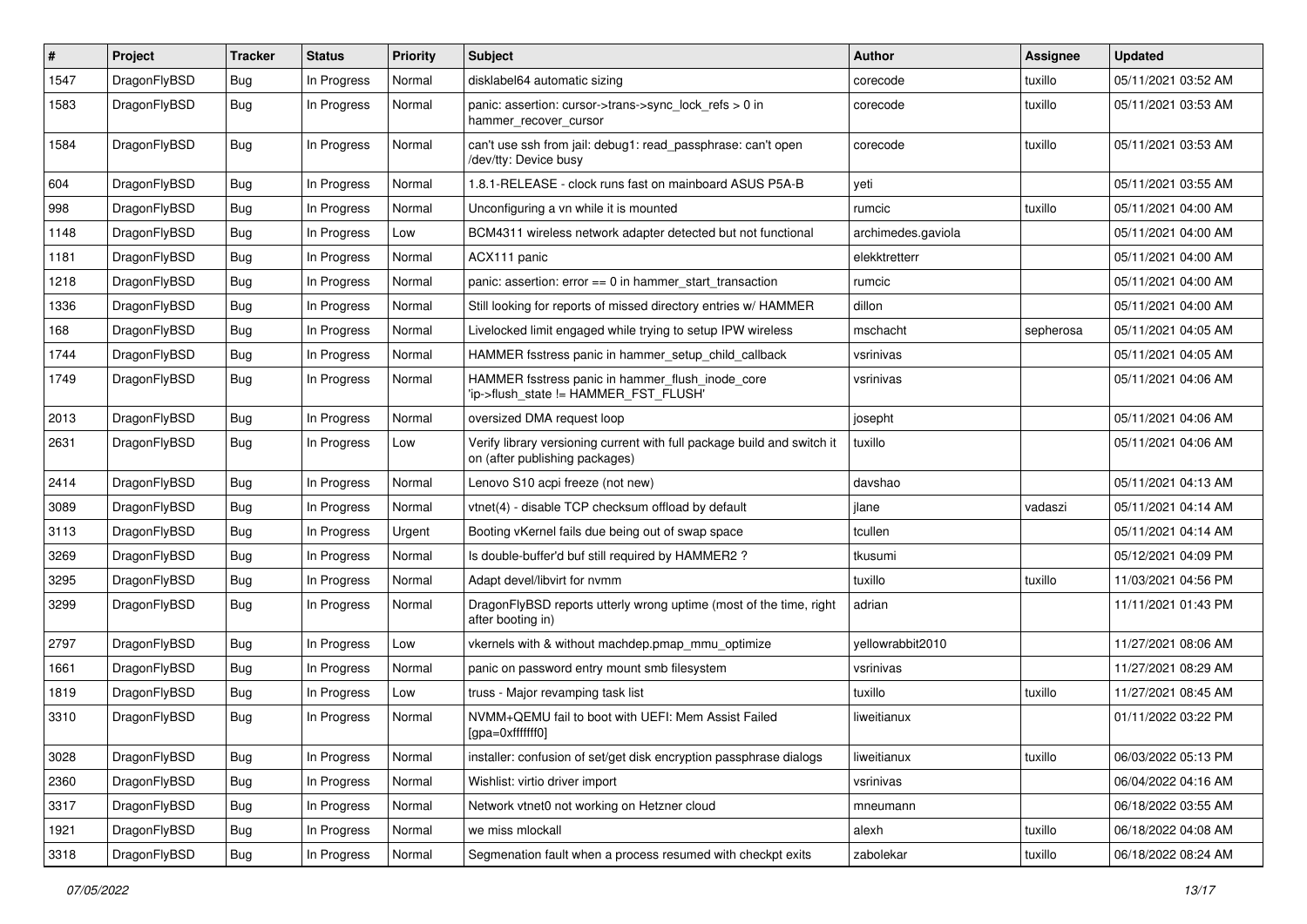| $\sharp$ | Project      | <b>Tracker</b> | <b>Status</b> | <b>Priority</b> | Subject                                                                         | <b>Author</b>     | <b>Assignee</b> | <b>Updated</b>      |
|----------|--------------|----------------|---------------|-----------------|---------------------------------------------------------------------------------|-------------------|-----------------|---------------------|
| 742      | DragonFlyBSD | <b>Bug</b>     | In Progress   | Normal          | umount problems with multiple mounts                                            | corecode          | tuxillo         | 06/25/2022 04:02 AM |
| 2037     | DragonFlyBSD | <b>Bug</b>     | Feedback      | Normal          | Panic Bad link elm while building packages                                      | ftigeot           | dillon          | 04/21/2011 07:20 AM |
| 2100     | DragonFlyBSD | <b>Bug</b>     | Feedback      | Normal          | devfs related panic                                                             | sepherosa         | alexh           | 07/10/2011 02:29 PM |
| 2081     | DragonFlyBSD | <b>Bug</b>     | Feedback      | Normal          | Panic on device "detach" / "failure"                                            | vsrinivas         |                 | 02/29/2012 07:11 AM |
| 1860     | DragonFlyBSD | <b>Bug</b>     | Feedback      | Normal          | Panic while creating UFS fs on vn(4) for initrd                                 | matthias          |                 | 02/29/2012 07:16 AM |
| 2090     | DragonFlyBSD | <b>Bug</b>     | Feedback      | Normal          | snd_hda does not support headphone automute                                     | justin            |                 | 03/29/2012 08:03 PM |
| 2347     | DragonFlyBSD | <b>Bug</b>     | Feedback      | High            | Hammer PFSes destroy does not give back full space allocated to<br><b>PFS</b>   | sgeorge           |                 | 07/19/2012 01:11 AM |
| 2396     | DragonFlyBSD | <b>Bug</b>     | Feedback      | High            | Latest 3.1 development version core dumps while destroying master<br><b>PFS</b> | sgeorge           |                 | 01/23/2013 04:10 PM |
| 2288     | DragonFlyBSD | <b>Bug</b>     | Feedback      | Normal          | Random IO performance loss introduced since January 1st                         | lentferj          |                 | 01/23/2013 04:21 PM |
| 385      | DragonFlyBSD | <b>Bug</b>     | Feedback      | Low             | Mail archive address removal                                                    | justin            | justin          | 03/09/2013 11:24 AM |
| 1144     | DragonFlyBSD | <b>Bug</b>     | Feedback      | Normal          | Incorrect clock under KVM                                                       | msylvan           |                 | 03/09/2013 01:17 PM |
| 1563     | DragonFlyBSD | <b>Bug</b>     | Feedback      | Normal          | reset(1) doesn't reset terminal to the defaults                                 | hasso             |                 | 03/10/2013 04:17 AM |
| 1489     | DragonFlyBSD | Bug            | Feedback      | Normal          | panic: ufs dirbad: bad dir                                                      | rumcic            |                 | 03/10/2013 04:34 AM |
| 293      | DragonFlyBSD | <b>Bug</b>     | Feedback      | Low             | Various updates to the handbook                                                 | victor            | victor          | 03/10/2013 04:46 AM |
| 1249     | DragonFlyBSD | <b>Bug</b>     | Feedback      | Normal          | panic: ffs_vfree: freeing free inode                                            | rumcic            |                 | 03/10/2013 05:13 AM |
| 1250     | DragonFlyBSD | <b>Bug</b>     | Feedback      | Normal          | Panic upon plugging an USB flash drive into the machine                         | rumcic            |                 | 03/10/2013 05:17 AM |
| 1668     | DragonFlyBSD | <b>Bug</b>     | Feedback      | Normal          | Power button not working                                                        | elekktretterr     |                 | 03/10/2013 06:22 AM |
| 1824     | DragonFlyBSD | <b>Bug</b>     | Feedback      | Normal          | kernel panic, x86, 2.7.3.859.ge5104                                             | akirchhoff135014  |                 | 03/10/2013 07:49 AM |
| 2556     | DragonFlyBSD | <b>Bug</b>     | Feedback      | Normal          | DragonFly v3.5.0.81.gd3479 - Process signal weirdness                           | tuxillo           |                 | 12/17/2013 03:48 PM |
| 285      | DragonFlyBSD | <b>Bug</b>     | Feedback      | Low             | interrupt latency with re without ip address configured                         | thomas.nikolajsen |                 | 02/20/2014 10:30 AM |
| 570      | DragonFlyBSD | <b>Bug</b>     | Feedback      | Normal          | 1.8.x: ACPI problems                                                            | qhwt+dfly         |                 | 06/02/2014 03:45 AM |
| 1330     | DragonFlyBSD | <b>Bug</b>     | Feedback      | Normal          | Hammer, usb disk, SYNCHRONIZE CACHE failure                                     | josepht           |                 | 06/02/2014 04:56 AM |
| 1592     | DragonFlyBSD | <b>Bug</b>     | Feedback      | Normal          | AcpiOSUnmapMemory: Warning, deallocation did not track<br>allocation.           | eocallaghan       |                 | 06/02/2014 07:45 AM |
| 1579     | DragonFlyBSD | <b>Bug</b>     | Feedback      | Normal          | dfly 2.4.1 does not like HP DL360G4p and Smart Array 6400 with<br><b>MSA20</b>  | tomaz.borstnar    | tuxillo         | 06/02/2014 02:44 PM |
| 2617     | DragonFlyBSD | <b>Bug</b>     | Feedback      | Normal          | Possible issue with wireless mouse on 3.6 release                               | FilippoMo         |                 | 01/14/2015 03:42 PM |
| 1456     | DragonFlyBSD | <b>Bug</b>     | Feedback      | Normal          | Microsoft wireless desktop problems                                             | elekktretterr     |                 | 01/15/2015 08:34 AM |
| 846      | DragonFlyBSD | <b>Bug</b>     | Feedback      | Normal          | USB bugs:usb mouse can't used!                                                  | frankning         |                 | 01/15/2015 08:36 AM |
| 979      | DragonFlyBSD | <b>Bug</b>     | Feedback      | Normal          | Failure-prone USB mass storage (SB600? msdosfs? CAM?)                           | floid             |                 | 01/15/2015 08:38 AM |
| 1127     | DragonFlyBSD | <b>Bug</b>     | Feedback      | Low             | cdrom drive not detected                                                        | tgr               | corecode        | 01/15/2015 08:55 AM |
| 1560     | DragonFlyBSD | <b>Bug</b>     | Feedback      | Normal          | Unable to modify partition table on ThinkPad T61p during install                | rehsack           |                 | 01/15/2015 08:57 AM |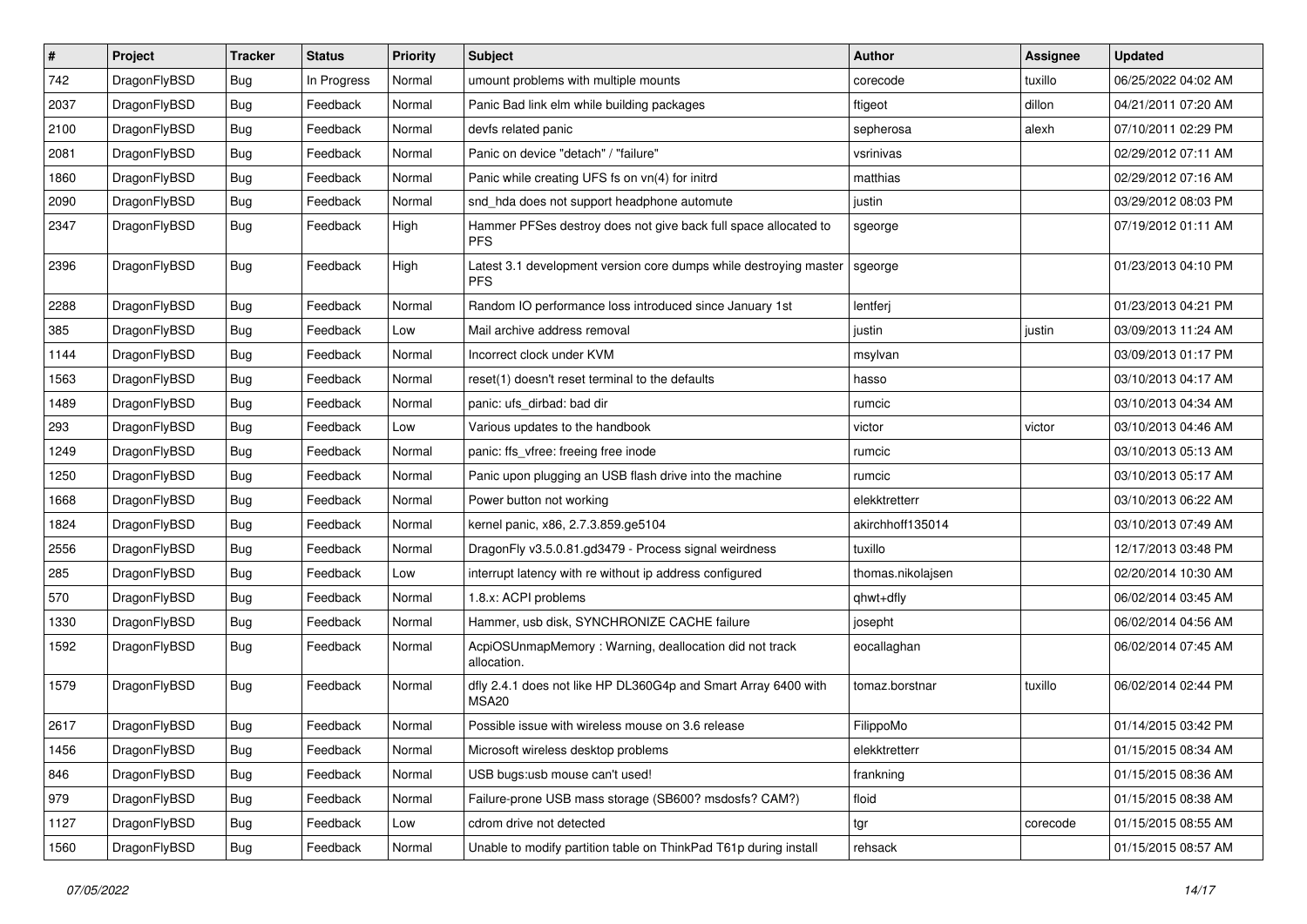| $\vert$ # | Project      | <b>Tracker</b> | <b>Status</b> | <b>Priority</b> | Subject                                                                                                                                                   | Author         | Assignee | <b>Updated</b>      |
|-----------|--------------|----------------|---------------|-----------------|-----------------------------------------------------------------------------------------------------------------------------------------------------------|----------------|----------|---------------------|
| 1672      | DragonFlyBSD | <b>Bug</b>     | Feedback      | Normal          | panic (trap 12) around btree_search() in 2.4.1-RELEASE                                                                                                    | floid          |          | 01/19/2015 03:36 AM |
| 2957      | DragonFlyBSD | Bug            | Feedback      | Normal          | swapoff -a followed by swapon -a doesn't give your swap back                                                                                              | neilb          |          | 10/09/2016 04:17 AM |
| 2958      | DragonFlyBSD | <b>Bug</b>     | Feedback      | Normal          | Hammer FS dies during pruning after massive write load                                                                                                    | neilb          |          | 10/11/2016 04:20 AM |
| 1521      | DragonFlyBSD | Bug            | Feedback      | Normal          | amd64 2.4 livecd won't mount root at boot                                                                                                                 | bolapara       |          | 01/28/2018 03:45 AM |
| 1580      | DragonFlyBSD | Bug            | Feedback      | Normal          | Panic (Fatal trap 12: page fault while in kernel mode) while playing<br>with pf and netif names                                                           | rumcic         |          | 12/21/2018 01:21 AM |
| 3152      | DragonFlyBSD | Bug            | Feedback      | Normal          | Console's size in ttyv0 and single user mode is sticking to 80x25,<br>while ttyv1 can make use of the whole screen                                        | overtime       |          | 02/24/2019 01:08 AM |
| 3205      | DragonFlyBSD | Bug            | Feedback      | High            | Go compiler net test failing                                                                                                                              | t dfbsd        | tuxillo  | 05/10/2021 02:45 AM |
| 847       | DragonFlyBSD | <b>Bug</b>     | Feedback      | Normal          | processes getting stuck on mount point                                                                                                                    | corecode       | tuxillo  | 05/11/2021 03:50 AM |
| 901       | DragonFlyBSD | <b>Bug</b>     | Feedback      | Normal          | route show needs to get data from all cpus                                                                                                                | corecode       | tuxillo  | 05/11/2021 03:50 AM |
| 911       | DragonFlyBSD | Bug            | Feedback      | Normal          | kldload/kernel linker can exceed malloc reserve and panic system                                                                                          | corecode       | tuxillo  | 05/11/2021 03:51 AM |
| 1287      | DragonFlyBSD | <b>Bug</b>     | Feedback      | Normal          | altq configuration doesn't work                                                                                                                           | corecode       | tuxillo  | 05/11/2021 03:51 AM |
| 1587      | DragonFlyBSD | <b>Bug</b>     | Feedback      | Normal          | can't gdb across fork                                                                                                                                     | corecode       | tuxillo  | 05/11/2021 03:54 AM |
| 1101      | DragonFlyBSD | Bug            | Feedback      | Normal          | ohci related panic                                                                                                                                        | polachok       |          | 05/11/2021 04:00 AM |
| 1282      | DragonFlyBSD | <b>Bug</b>     | Feedback      | Normal          | panic (trap 12) when booting SMP kernel on Atom 330 (dual core)                                                                                           | tomaz.borstnar |          | 05/11/2021 04:00 AM |
| 1332      | DragonFlyBSD | <b>Bug</b>     | Feedback      | Normal          | DFBSD 2.2 - Booting usbcdrom/usbsticks on thinkpad hangs on<br>"BTX Halted"                                                                               | tuxillo        |          | 05/11/2021 04:00 AM |
| 1387      | DragonFlyBSD | <b>Bug</b>     | Feedback      | Normal          | zero-size malloc and ps: kvm_getprocs: Bad address                                                                                                        | qhwt+dfly      |          | 05/11/2021 04:00 AM |
| 1411      | DragonFlyBSD | Bug            | Feedback      | Normal          | Burning doesn't work with ahci(4)                                                                                                                         | hasso          | dillon   | 05/11/2021 04:00 AM |
| 1428      | DragonFlyBSD | <b>Bug</b>     | Feedback      | Low             | POSIX.1e implementation is too old                                                                                                                        | hasso          | tuxillo  | 05/11/2021 04:00 AM |
| 1429      | DragonFlyBSD | Bug            | Feedback      | Normal          | vkernel bug - "mfree: m->m_nextpkt != NULL"                                                                                                               | dillon         |          | 05/11/2021 04:00 AM |
| 1448      | DragonFlyBSD | Bug            | Feedback      | Normal          | panic: assertion: _tp->tt_msg->tt_cpuid == mycpuid in<br>tcp_callout_active tcp_output tcp_usr_send netmsg_pru_send<br>netmsg_service tcpmsg_service_loop | dillon         |          | 05/11/2021 04:00 AM |
| 1454      | DragonFlyBSD | Bug            | Feedback      | Normal          | Unable to boot from external USB DVD drive                                                                                                                | elekktretterr  |          | 05/11/2021 04:01 AM |
| 1481      | DragonFlyBSD | <b>Bug</b>     | Feedback      | Normal          | panic: assertion: kva_p(buf) in soopt_from_kbuf (after ipfw pipe<br>show, 2.2.1-R)                                                                        | combiner       |          | 05/11/2021 04:01 AM |
| 1486      | DragonFlyBSD | <b>Bug</b>     | Feedback      | Normal          | Interrupt storm related to SATA DVD device                                                                                                                | hasso          |          | 05/11/2021 04:01 AM |
| 1577      | DragonFlyBSD | Bug            | Feedback      | Normal          | panic: assertion: $leaf$ - $base$ .obj $id == ip$ - $\geq$ obj $id$ in<br>hammer_ip_delete_range                                                          | qhwt+dfly      |          | 05/11/2021 04:01 AM |
| 1591      | DragonFlyBSD | Bug            | Feedback      | Normal          | Lenovo X301 hangs with AHCI Driver CMD TIMEOUT<br>STS=d0 <bsy></bsy>                                                                                      | eocallaghan    |          | 05/11/2021 04:05 AM |
| 1613      | DragonFlyBSD | <b>Bug</b>     | Feedback      | Normal          | USB Keyboard not working on master                                                                                                                        | elekktretterr  |          | 05/11/2021 04:05 AM |
| 1618      | DragonFlyBSD | <b>Bug</b>     | Feedback      | Normal          | collision for 'struct pmap' when using RPC and <sys user.h=""></sys>                                                                                      | carenas        |          | 05/11/2021 04:05 AM |
| 1717      | DragonFlyBSD | Bug            | Feedback      | Normal          | HAMMER panic in hammer_cursor_down()                                                                                                                      | josepht1       |          | 05/11/2021 04:05 AM |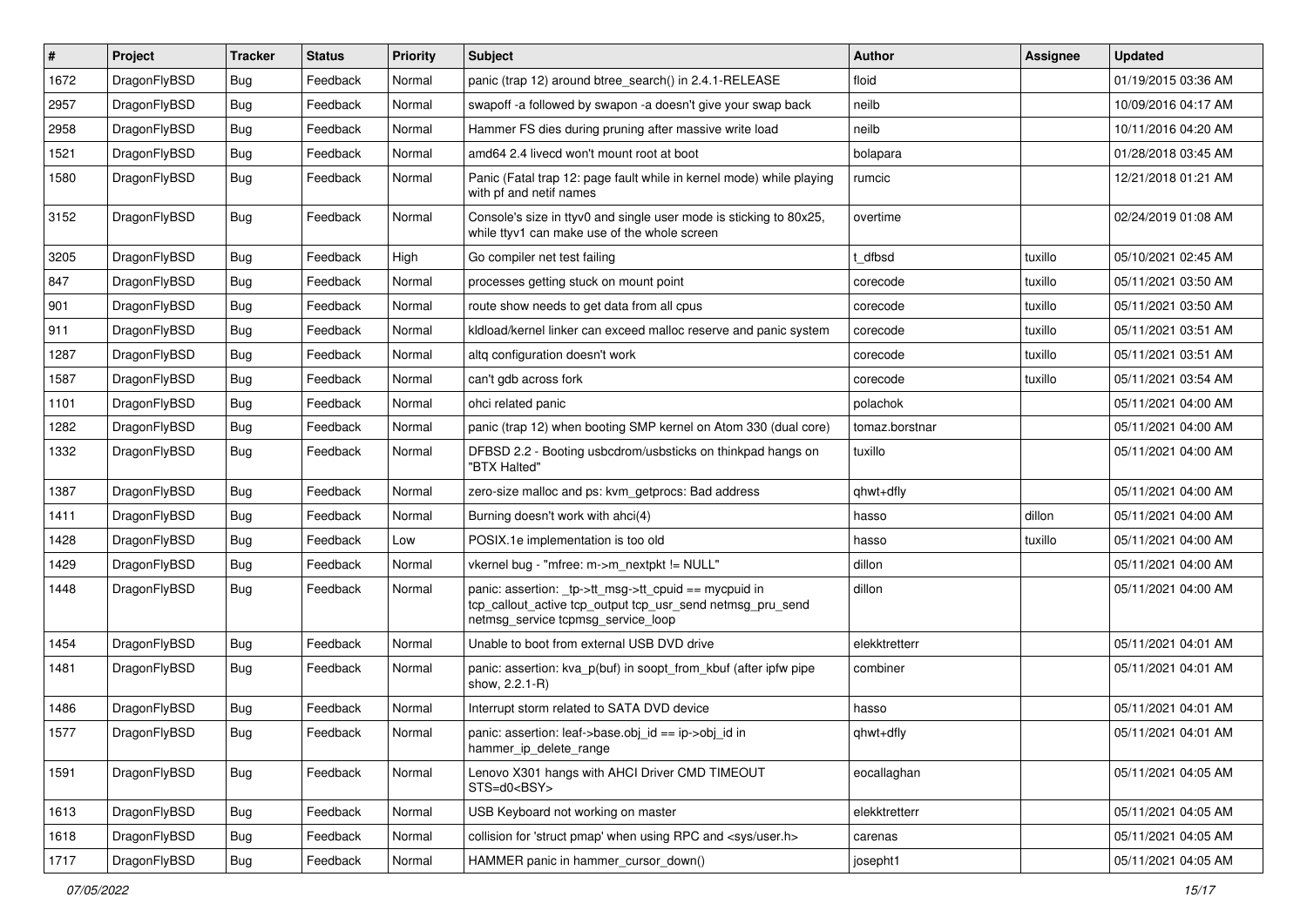| $\sharp$ | Project      | <b>Tracker</b> | <b>Status</b> | <b>Priority</b> | Subject                                                                                 | <b>Author</b> | Assignee | <b>Updated</b>      |
|----------|--------------|----------------|---------------|-----------------|-----------------------------------------------------------------------------------------|---------------|----------|---------------------|
| 1745     | DragonFlyBSD | <b>Bug</b>     | Feedback      | Normal          | kmalloc panic                                                                           | josepht       |          | 05/11/2021 04:05 AM |
| 2636     | DragonFlyBSD | <b>Bug</b>     | Feedback      | Low             | Add -x flag to iostat (a la solaris)                                                    | tuxillo       |          | 05/11/2021 04:07 AM |
| 2638     | DragonFlyBSD | <b>Bug</b>     | Feedback      | High            | Fix machdep.pmap_mmu_optimize                                                           | tuxillo       |          | 05/11/2021 04:07 AM |
| 2644     | DragonFlyBSD | <b>Bug</b>     | Feedback      | Normal          | 3.6.0-REL trap 9 on boot                                                                | memmerto      |          | 11/27/2021 08:08 AM |
| 2459     | DragonFlyBSD | <b>Bug</b>     | Feedback      | Normal          | apic problems with HP Probook 4510s                                                     | thowe         |          | 11/27/2021 08:22 AM |
| 1718     | DragonFlyBSD | <b>Bug</b>     | Feedback      | Normal          | IDE disk drive not detected by x86_64 2.6.1 Live CD                                     | bcox          |          | 11/27/2021 08:25 AM |
| 1397     | DragonFlyBSD | Bug            | Feedback      | Normal          | jobs -I output inconsistency when called from script                                    | Anonymous     | tuxillo  | 05/15/2022 05:07 AM |
| 1593     | DragonFlyBSD | Bug            | Feedback      | Normal          | panic: assertion: ccb == ap->ap_err_ccb in ahci_put_err_ccb                             | ftigeot       | ftigeot  | 05/15/2022 05:09 AM |
| 1727     | DragonFlyBSD | <b>Bug</b>     | Feedback      | Normal          | CD boot panic (2.6.1) (usb?)                                                            | kiril         |          | 05/15/2022 05:10 AM |
| 243      | DragonFlyBSD | Bug            | Feedback      | Normal          | weird behavior in the shell                                                             | swildner      |          | 05/31/2022 02:51 PM |
| 1831     | DragonFlyBSD | Bug            | Feedback      | High            | HAMMER "malloc limit exceeded" panic                                                    | eocallaghan   | dillon   | 06/04/2022 04:38 AM |
| 806      | DragonFlyBSD | Bug            | Feedback      | Normal          | boot error on MacBook                                                                   | tralamazza    |          | 06/04/2022 05:28 AM |
| 2098     | DragonFlyBSD | Submit         | New           | Normal          | [PATCH] correct ath man page example<br>(/usr/src/share/man/man4/ath.4)                 | nobody        |          | 11/15/2011 12:27 AM |
| 2790     | DragonFlyBSD | Submit         | New           | Low             | filedesc softrefs increment code factoring                                              | dclink        |          | 02/21/2015 04:00 AM |
| 2933     | DragonFlyBSD | Submit         | New           | Normal          | Remove unix domain socket support from cat(1)                                           | sevan         |          | 08/01/2016 08:10 PM |
| 3135     | DragonFlyBSD | Submit         | <b>New</b>    | Normal          | Add EVFILT_RECV and EVFILT_SEND                                                         | tautolog      |          | 05/25/2018 09:59 PM |
| 3142     | DragonFlyBSD | Submit         | New           | Normal          | lib/libdmsg: Unbreak using new API EVP_CIPHER_CTX_new()                                 | tkusumi       |          | 07/08/2018 04:18 AM |
| 3147     | DragonFlyBSD | Submit         | New           | Normal          | Enable headless installation                                                            | ddegroot      |          | 10/09/2018 01:25 PM |
| 3154     | DragonFlyBSD | Submit         | <b>New</b>    | Normal          | Update serial handling in bootloader                                                    | ddegroot      | dillon   | 11/06/2018 11:21 PM |
| 3206     | DragonFlyBSD | Submit         | New           | Normal          | update psm/kbd to FreeBSD 12.0 code                                                     | htse          |          | 10/05/2019 03:49 PM |
| 3227     | DragonFlyBSD | Submit         | New           | Normal          | Add HAMMER2 instructions in the installation medium README                              | daftaupe      |          | 03/26/2020 03:34 PM |
| 3041     | DragonFlyBSD | Submit         | New           | Normal          | firmware: Remove embedding of multiple images in one module.                            | Anonymous     |          | 12/25/2020 02:15 AM |
| 1192     | DragonFlyBSD | Submit         | New           | Normal          | KKASSERTs in sys/kern/uipc_{msg,socket}.c are too strict                                | rumcic        |          | 05/11/2021 04:07 AM |
| 2921     | DragonFlyBSD | Submit         | New           | Normal          | Allow moused to accept userland mouse events                                            | tautolog      |          | 05/11/2021 04:08 AM |
| 3276     | DragonFlyBSD | Submit         | New           | Normal          | Add option controlling whether gpt expand expands the last partition<br>(needs testing) | falsifian     |          | 07/10/2021 03:35 AM |
| 3201     | DragonFlyBSD | Submit         | <b>New</b>    | Normal          | Fixes make search display                                                               | htse          |          | 08/20/2021 04:02 PM |
| 3312     | DragonFlyBSD | Submit         | <b>New</b>    | Normal          | hammer2: redundant chain modify after chain creation                                    | tkusumi       |          | 05/15/2022 01:35 PM |
| 2122     | DragonFlyBSD | Submit         | New           | Normal          | [Review] Fixes to the VFS layer                                                         | ftigeot       |          | 05/31/2022 03:25 PM |
| 3031     | DragonFlyBSD | Submit         | In Progress   | Normal          | Update drm/radeon to Linux 4.7.10 as much as possible                                   | davshao       | ftigeot  | 08/19/2021 12:33 PM |
| 3145     | DragonFlyBSD | Submit         | In Progress   | Normal          | Update libelf to FreeBSD 12 current and build as base library usable<br>by ports        | davshao       | tuxillo  | 08/20/2021 03:58 PM |
| 1398     | DragonFlyBSD | Submit         | In Progress   | Normal          | hdestroy(3) restricts hash key to point to malloc'ed space                              | Anonymous     |          | 08/20/2021 04:06 PM |